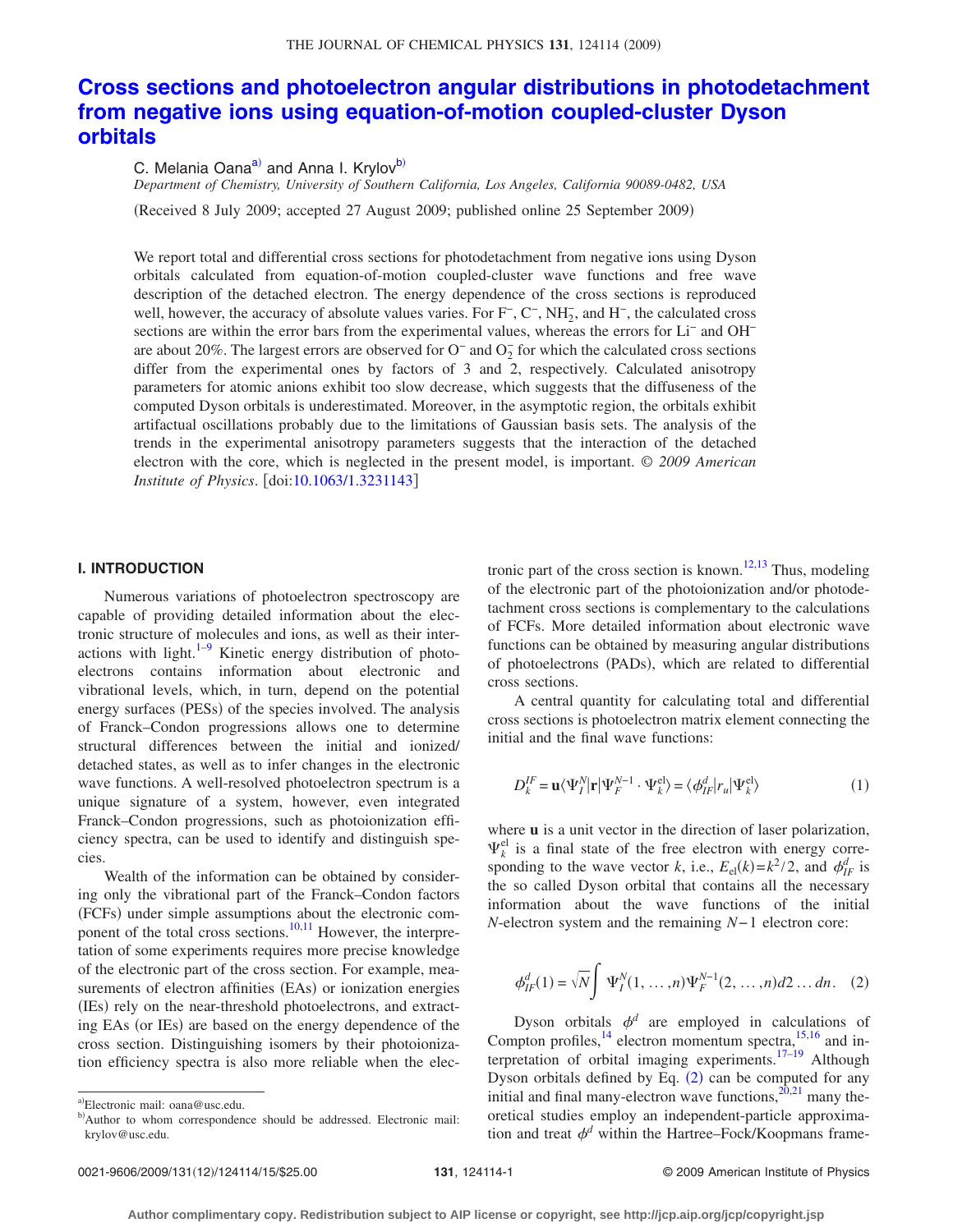work. In more rigorous studies, correlation effects have been taken into account using Green functions and propagator formalism[.22–](#page-13-8)[25](#page-13-9)

Recently, we presented the calculation of Dyson orbitals within equation-of-motion coupled-cluster (EOM-CC) formalism.<sup>26</sup> In chemical applications, EOM theory has been adapted from nuclear physics $^{27}$  for calculating electronically excited states $28-31$  and later extended to EAs and ionization potentials. $32-34$  Subsequent developments<sup>35–[43](#page-13-17)</sup> of the EOM methodology with a CC reference wave function enabled accurate calculations of electron attached, ionized, and spinflipped states, as discussed in detail in several reviews.<sup>44-52</sup>

By combining different EOM-CC methods, one can describe ionization from open-shell and electronically excited states. $51$  Calculated using highly correlated wave functions, EOM-CC Dyson orbitals include both correlation and orbital relaxation effects. For ionizations from the ground state of closed-shell molecules, these effects often manifest themselves not in the shape of the orbitals (e.g., we observed that the CCSD Dyson orbitals are often very similar to the canonical Hartree–Fock ones, except when there is strong mixing of Koopmans configurations<sup>53</sup>), rather in the norms of the Dyson orbitals, which are related to the absolute cross sections via Eq.  $(1)$  $(1)$  $(1)$ . The focus of this work is on the second aspect of the problem, that is, the ionized electron. As the first step, we employ a simple plane wave description of photoelectrons, as in Ref. [54,](#page-13-22) to benchmark the performance of this model for photodetachment from negative ions. In these processes, the remaining core is neutral, and one can expect that the plain-wave description of photoelectrons (as well as other assumptions of our model described below) are better justified compared to the ionization of the neutrals. In this paper, we consider several atomic and small molecular ions, and compute total cross sections and the anisotropy parameter  $\beta$ . The comparison with the experimental data is used to determine the accuracy of this approach and to validate the assumptions of the model.

The field of anion spectroscopy has grown steadily, as demonstrated by a large number of extensive studies of in-organic, organic, metal-organic, and cluster anions.<sup>55–[70](#page-13-24)</sup> The development of new high resolution techniques expanded the applicability of photodetachment experiments to include electronic structure determination of unstable and excited states, photodetachment ultrafast dynamics, anion reactivity, and intermolecular interactions in cluster anions. $3,8,71-74$  $3,8,71-74$  $3,8,71-74$  $3,8,71-74$ 

On the theory side, several models of varying complexity have been developed,  $54,75-77$  $54,75-77$  and the applications revealed their capabilities and limitations. Most importantly, testing the predictions of these models against the experimental measurements helped quantify the relative importance of different effects and interactions involved in the photoionization process. For example, for atomic ionization, the Cooper–Zare formula<sup>75[,78](#page-13-29)</sup> derived within central-potential model captures correctly the so-called geometrical effects resulting from angular momentum conservation laws and allows one to account for possible phase shifts between the partial waves (more on this in Sec. II C). Whereas in a general case the predictions of the Cooper–Zare model are subject to the uncertainties in the parameters used (dipole radial

matrix elements and phase shifts), some limiting situations afford simple analytic answers, e.g. that the anisotropy parameter  $\beta$  for the photoionization of an *s*-like Dyson orbital is energy independent and equals 2 for linearly polarized light. Thus, the deviations from this behavior are due to the effects neglected in the model, i.e., interactions (exchange and correlation) of the ionized electron with the core and relativistic effects.<sup>76</sup> Calculations of  $\beta$  for Cl and Al that accounted for these effects<sup> $77,79$  $77,79$ </sup> revealed that anisotropic electron-ion interactions are non-negligible, whereas nonrelativistic effects were concluded to be less important.<sup>76</sup>

Expressions for PADs for several special cases (e.g. diatomic molecules) taking into account rotational states have been developed and applied to interpret resonance enhanced multiphoton ionization (REMPI) and velocity map imaging measurements $80-84$  $80-84$  by fitting the dipole matrix elements and phases to match the experimental PADs.

Reed *et al.*<sup>[54](#page-13-22)</sup> who extended the central-potential model to molecular ions, reported encouraging results for threshold behavior of total cross sections. Their model employed plane-wave description of the ejected electrons and neglected ion-core interactions. Since their calculations relied on empirical Dyson orbitals (i.e., Slater functions with the exponents fitted to reproduce the experiment), it is difficult to assess the errors of the model due to the approximations in the description of the ejected electron and the accuracy of the model for the absolute values of the cross sections. The primary goal of the present work is to benchmark this approach by combining simple description of the photoelectrons with accurate *ab initio* Dyson orbitals.

Stehman and Woo introduced the zero-core-contribution  $(ZCC)$  model, $85$  which also relies on a plane-wave description of the free electron and employs empirical representation of the atomic Dyson orbital. A ZCC calculation requires three parameters: angular momentum of the Dyson orbital, its average size, and IE. They reported absolute cross sections of photodetachment to be accurate to a factor of 2.

Several groups have been developing methodology that allows one to account for anisotropic interactions between the core and the ionized electron.  $86-89$  $86-89$  For example, Lucchese *et al.* computed final-state wave continuum function using iterative Schwinger variational method and employing frozen Hartree–Fock representation of the core and singlecenter expansion technique.<sup>86</sup> Powis developed an effective potential model for the core.<sup>87</sup>

The structure of the paper is as follows. In Sec. II we discuss the theoretical aspects of cross section calculations (Sec. II A), the treatment of the photoelectron wave function and the relation of differential cross sections to the quantity measured experimentally, and the  $\beta$  anisotropy parameter (Sec. II B). The details of the electronic structure and cross sections calculations are described in Sec. III. In Sec. IV, we first analyze the effect of the Dyson orbitals asymptotic behavior on the photoelectron dipole moments (Sec. IV A). Then we compare the performance of our model to the experimentally measured total cross sections (Sec. IV B) and photoelectron anisotropies (Sec. IV C). Our concluding remarks are given in Sec. V. Details about the isotropic averaging procedure are provided in the Appendix.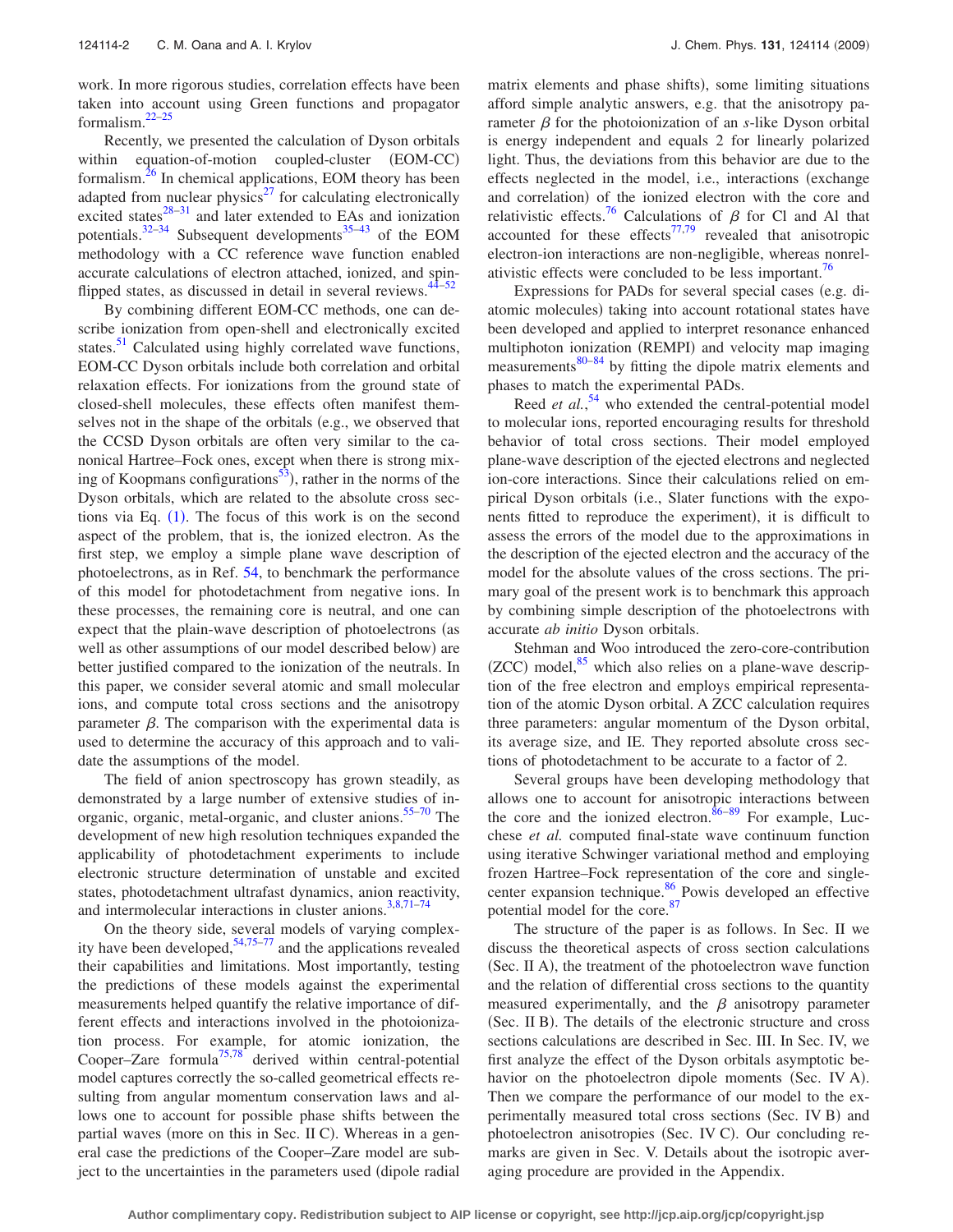#### **II. THEORY**

## **A. Differential and total cross sections and Dyson orbitals**

In the dipole approximation, the differential cross section for ionizing or detaching a photoelectron in the solid angle  $d\Omega_k = \sin \theta d\theta d\phi$  is (in atomic units)<sup>[90](#page-13-38)</sup>

<span id="page-2-0"></span>
$$
\frac{d\sigma}{d\Omega_k} = \frac{4\pi^2}{c} E|D_k^{IF}(\theta, \phi)|^2,
$$
\n(3)

where  $E$  is energy of the ionizing radiation,  $k$  denotes both energy and the direction of the ejected electron, and  $D^{IF}$  is the photoelectron matrix element connecting the initial and the final wave functions, see Eq.  $(1)$  $(1)$  $(1)$ , which depends on the Dyson orbital and the wave function of the ionized electron. These equations are derived within sudden ionization approximation<sup>91[,92](#page-13-40)</sup> and strong orthogonality condition,<sup>14,[17](#page-13-4)</sup> i.e., assuming that ionization is fast and that the final state can be described by the noninteracting and orthogonal *N*−1 electron core and the continuum electron wave functions,  $\Psi_F^{N-1}(1,\ldots,n-1)$  and  $\Psi_k^{\text{el}}(n,\sigma)$ , respectively, with no correlation between the outgoing and the remaining *N*−1 bound electrons. Both approximations are usually justified by a small size of the core relative to the free electron wave function and, consequently, their vanishing overlap. $14,17$  $14,17$ 

For molecular systems, where dipole matrix elements should also include vibrational wave functions of the initial and final states, Eq.  $(3)$  $(3)$  $(3)$  becomes

$$
\frac{d\sigma}{d\Omega_k} = \frac{4\pi^2}{c} E \sum_{nn'} P_n |D_{nn'k}|^2,
$$
\n(4)

where  $n$  and  $n'$  denote the initial and final vibrational levels, *Pn* gives the populations of the vibrational states of the initial system, and the energy of the ejected electron  $E_{el}(k)$  satisfy the following energy balance:

$$
E = \text{IE}_{00} + E_{\text{el}}(k) + E_{\text{vib}}^{f}(n') - E_{\text{vib}}^{i}(n),\tag{5}
$$

where  $IE_{00}$  is adiabatic ionization/detachment energy of the ion, and  $E_{\text{vib}}^{i,f}$  denotes vibrational energies of the initial and final system.  $IE_{00}$  is equal to EA of the neutral. The dipole matrix element  $D_{nn'k}$  includes contributions from the electronic and vibrational,  $\xi_n^i(R)$  and  $\xi_n^f(R)$ , wave functions:

$$
D_{nn'k} = \int dR(D_k^{IF}(R)\xi_n^i(R)\xi_{n'}^f(R)),
$$
\n(6)

where *R* denotes nuclear coordinates. Within Condon approximation, the dependence of the electronic dipole matrix element on nuclear coordinates can be neglected:

$$
D_k^{IF}(R) \approx D_k^{IF}(R_0),\tag{7}
$$

$$
|D_{nn'k}|^2 = |D_k^{IF}(R_0)|^2 FCF(n,n'),\tag{8}
$$

<span id="page-2-3"></span>
$$
FCF(n,n') = \left| \int dR \xi_n^i(R) \xi_{n'}^f(R) \right|^2, \tag{9}
$$

where  $R_0$  denotes the equilibrium geometry of the initial electronic state.

Equation  $(3)$  $(3)$  $(3)$  gives the cross section for a molecule at given orientation, and one needs to average over all molecular orientations sampled in a particular experiment:

<span id="page-2-2"></span>
$$
\frac{d\sigma}{d\Omega_k} = \frac{4\pi^2}{c} E \int d\alpha \beta \gamma |D_{nn'k}^{IF}|^2 P(\alpha \beta \gamma) = \frac{4\pi^2}{c} E \overline{|D_{nn'k}^{IF}|^2},\tag{10}
$$

where Euler angles  $\{\alpha, \beta, \gamma\}$  specify molecular orientation, and  $P(\alpha\beta\gamma)$  is a weighting function determined by the experiment, e.g.,  $P(\alpha\beta\gamma) = 1$  for a single photon photodetachment,  $\cos^2(\beta)$  or  $\sin^2(\beta)$  in two-photon REMPI, etc. Finally, the total cross section is obtained from Eq.  $(3)$  $(3)$  $(3)$  by averaging over all orientations of the photoelectrons and laser polarization directions: $54$ 

<span id="page-2-1"></span>
$$
\sigma = \frac{8\pi^2}{3c} E \int d\Omega_k \overline{|D_k^{\prime F}|^2} = \frac{8\pi^2}{3c} E \int \sin\theta d\theta d\phi \overline{|D^{\prime F}(\theta,\phi)|^2}.
$$
\n(11)

#### **B. Plane wave description of the ejected electrons**

In this work, we employ a simple plane wave description of photoelectrons, as in Ref. [54,](#page-13-22) to benchmark the performance of this model for photodetachment from negative ions. Plane waves are the exact eigenstates of the free electron in the absence of the interaction between the molecular core and the detached electron:

$$
\Psi_k^{\text{el}} = |k\rangle = \sqrt{\frac{k}{(2\pi)^3}} e^{ikr},\tag{12}
$$

where the recommended $90$  normalization per unit energy is employed. Neglect of the interaction is justified by a small size of the remaining core relative to the continuous states of the electron. Moreover, in the photodetachment from negative ions, the remaining core is neutral and therefore does not give rise to a long-range Coulomb potential.

To impose strong orthogonality condition,  $14,17$  $14,17$  plane waves can be made orthogonal to the Dyson orbital by means of Schmidt orthogonalization, as has been done, for example, in Ref. [54:](#page-13-22)

$$
|k'\rangle = |k\rangle - \langle \phi^d |k\rangle | \phi^d\rangle. \tag{13}
$$

Such orthogonalization has shown to be important to reproduce correct threshold behavior of the cross sections. However, an identical result can be achieved by simply placing the centroid of the Dyson orbital in the zero of the laboratory frame,  $26,54$  $26,54$  as done in the present work:

$$
D^{IF} = \langle \phi^d | \mathbf{r} | k' \rangle = \langle \phi^d | \mathbf{r} | k \rangle - \langle \phi^d | k \rangle \langle \phi^d | \mathbf{r} | \phi^d \rangle = \langle \phi^d | \mathbf{r} | k \rangle.
$$
\n(14)

The term  $\langle \phi^d | r | \phi^d \rangle$  is zero due to our choice of the zero of the coordinate system, Eq.  $(40)$  in Ref. [26.](#page-13-10)

For deriving angular dependence (given by vector  $\hat{k}$ ) of the dipole matrix elements  $D_k^{IF}$ , it is convenient to express plane waves in the basis of spherical waves  $|E, l, m$ : <sup>[93](#page-13-41)</sup>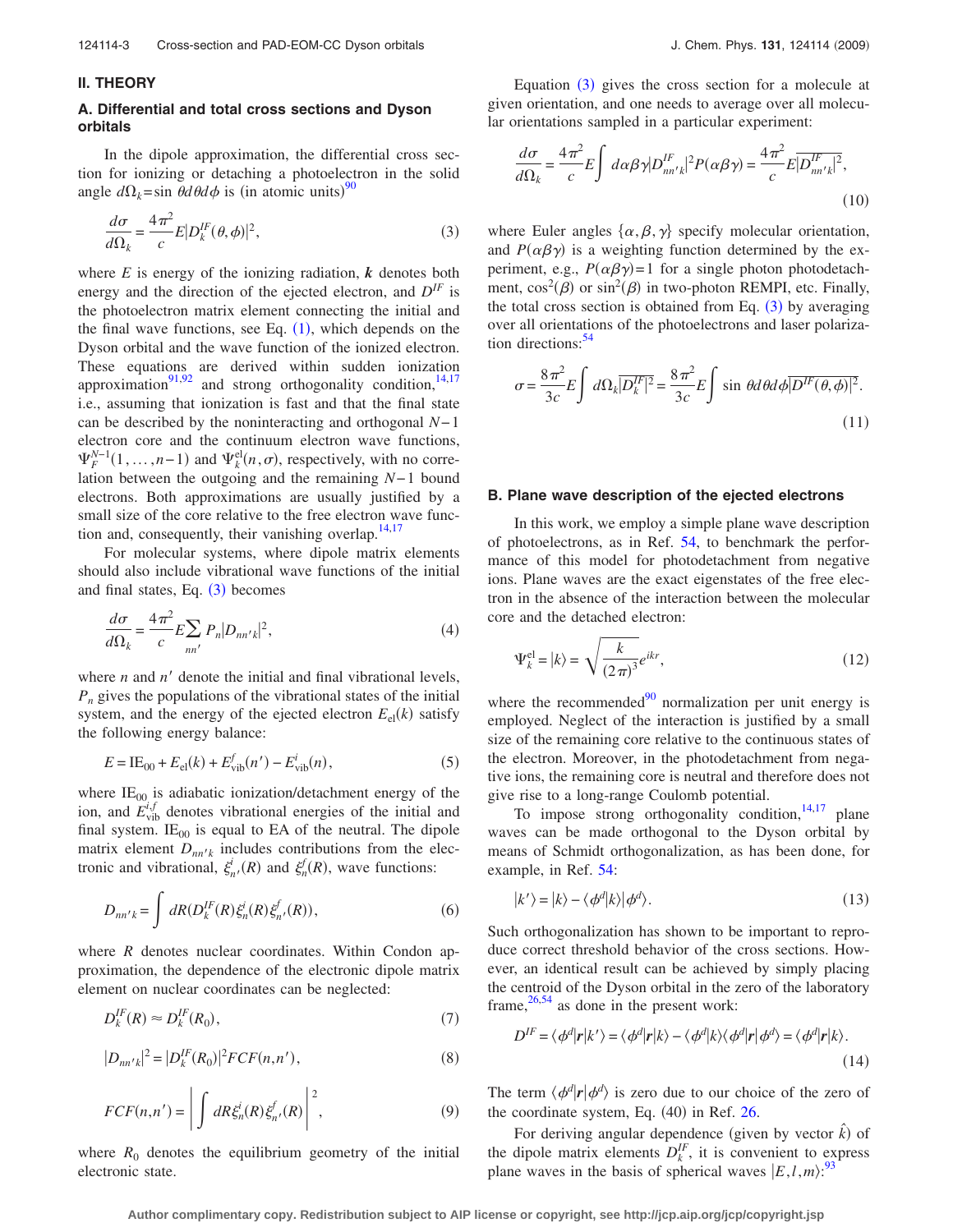$$
|k\rangle = \sum_{l=0}^{\infty} \sum_{m=-l}^{l} |E, l, m\rangle \frac{1}{\sqrt{k}} Y_{lm}(\hat{k}),
$$
\n(15)

<span id="page-3-3"></span>
$$
|E, l, m\rangle = i^l \sqrt{\frac{2k}{\pi}} j_l(kr) Y_{lm}(r), \qquad (16)
$$

where  $Y_{lm}$  and  $j_l$  are the spherical harmonics and spherical Bessel functions, respectively.

Substituting the above expansion into Eq.  $(1)$  $(1)$  $(1)$ , we arrive:

$$
|D_{k}^{IF}|^{2} = \sum_{l,l'=0}^{\infty} \sum_{m=-l}^{l} \sum_{m'=-l'}^{l'} \langle \phi_{R}^{d} | r_{u} | E, l, m \rangle
$$
  
 
$$
\times \langle E, l', m' | r_{u} | \phi_{L}^{d} \rangle Y_{lm}(\hat{k}) Y_{l'm'}^{*}(\hat{k})
$$
 (17)

<span id="page-3-8"></span>
$$
=\frac{1}{2\pi k} \sum_{l,l'=0}^{\infty} \sum_{m=-l}^{l} \sum_{m'=-l'}^{l'} C_{kl'm'}^{R} \cdot (C_{klm}^{L})^* Y_{lm}(\hat{k}) Y_{l'm'}^{*}(\hat{k}),
$$
\n(18)

where  $\phi_R^d$  and  $\phi_L^d$  denote left and right Dyson orbitals, as defined in Ref.  $26$  (they are not identical owing to a non-Hermitian nature of EOM-CC), and the coefficients  $C_{klm}^{R,L}$  are:

<span id="page-3-1"></span>
$$
C_{klm}^{R,L} = 2ki^l \int \phi_{R,L}^d(\mathbf{r}) r_{u} j_l(kr) Y_{lm}(\theta, \phi) d\mathbf{r}.
$$
 (19)

We calculate coefficients  $|C_{klm}^{R,L}|$  and/or their averaged values,  $\overline{C_{klm}^{R,L}}$ , by the numerical integration on the grid (see Appendix and Ref. [26](#page-13-10)). By integrating over  $\phi$ , we arrive at the following expression for the cross section:

<span id="page-3-0"></span>
$$
\frac{d\sigma}{\sin\theta d\theta} = \frac{4\pi^2}{c} E \frac{1}{2\pi k^2} \sum_{ll'} \sum_{m=-\min(l,l')}^{\min(l,l')} \overline{|C_{klm}^R (C_{kl'm}^L)^*|}
$$

$$
\cdot \Theta_{lm}(\theta) \cdot \Theta_{l'm}(\theta). \tag{20}
$$

Equations  $(11)$  $(11)$  $(11)$  and  $(20)$  $(20)$  $(20)$  can be used for calculating total and differential cross sections, respectively. Finally, for the incoming-wave boundary condition,  $94$  the phase factor in Eq.  $(19)$  $(19)$  $(19)$  becomes  $i^{-l}$ .

In the case of one-photon photodetachment using linearly polarized light, the differential cross section has the following form:  $\frac{95}{2}$ 

<span id="page-3-2"></span>
$$
\frac{d\sigma}{\sin\theta d\theta} = \frac{\sigma}{4\pi} [1 + \beta P_2(\cos(\theta))],\tag{21}
$$

where  $P_2(\cos(\theta))$  is the second-order Legendre polynomial, and  $\beta$  is the so-called anisotropy parameter, a single quantity sufficient to characterize angular distribution of photoelectrons for a single-photon ionization. It assumes values from  $-1$  for purely perpendicular transition to  $+2$  for purely parallel transition. For these experiments,  $\beta$  can be extracted from Eq. ([20](#page-3-0)) by fitting the computed  $d\sigma/\sin \theta d\theta$  to Eq. ([21](#page-3-2)). More efficiently, both  $\sigma$  and  $\beta$  can be computed from the values of  $d\sigma/\sin \theta d\theta$  at  $\theta=0$  and  $\theta=\pi/2$ , i.e.,  $\sigma_{\text{par}}$  and  $\sigma_{\text{perp}}$ :

<span id="page-3-5"></span>
$$
\sigma = \frac{4\pi}{3} (\sigma_{\text{par}} + 2\sigma_{\text{perp}}),\tag{22}
$$

<span id="page-3-6"></span>
$$
\beta = \frac{2(\sigma_{\text{par}} - \sigma_{\text{perp}})}{\sigma_{\text{par}} + 2\sigma_{\text{perp}}}.
$$
\n(23)

## **C. A relationship of the present approach to the Cooper–Zare model**

The physical assumptions behind our approach are iden-tical to those used to derive the Cooper–Zare expression<sup>75[,78](#page-13-29)</sup> for anisotropy parameter  $\beta$  for the atomic ionization using linearly polarized light. For the atomic ionizations all angular averaging can be done analytically, and the resulting anisotropy parameter depends only on the radial one-electron dipole integrals. For the ionization from the atomic Dyson orbital with angular momentum *l* (e.g.,  $l = s, p, d, ...$ ),  $\beta$ depends only on the relative cross sections of *l*−1 and *l*+1 partial waves and their relative phase:

<span id="page-3-4"></span>
$$
\beta = \frac{l(l-1)\sigma_{l-1}^2 + (l+1)(l+2)\sigma_{l+1}^2 - 6l(l+1)\sigma_{l-1}\sigma_{l+1}\cos(\delta_{l+1} - \delta_{l-1})}{(2l+1)[l\sigma_{l-1}^2 + (l+1)\sigma_{l+1}^2]},
$$
\n(24)

where the cross sections  $\sigma_{l\pm 1}$  are radial dipole matrix elements:

<span id="page-3-7"></span>
$$
\sigma_{l\pm 1} = \int_0^\infty dr \big[ \phi^d(r) r R_{kl}(r) \big]. \tag{25}
$$

In many applications of the Cooper-Zare expression, these cross sections are evaluated using approximate atomic-like orbitals. However, these integrals can be easily computed using our Dyson orbitals and the radial functions from Eq. ([16](#page-3-3)). Thus, for the atomic photodetachment, the results of

our calculations using numeric angular averaging are identical to the calculations using Eq.  $(24)$  $(24)$  $(24)$  with the numerically computed radial dipole integrals and setting the phase shift to zero.

This provides a useful tool for validating the accuracy of the angular averaging, as well as allows us to investigate the effects of nonzero phase shift on  $\beta$ . Similar computations can be performed for simple diatomics whose Dyson orbitals resemble atomic orbitals. For example, the  $\pi^*$ -like Dyson orbital corresponding to photodetachment from  $O_2^-$  or  $S_2^-$  is almost identical to an atomic *d*-orbital, which has been ex-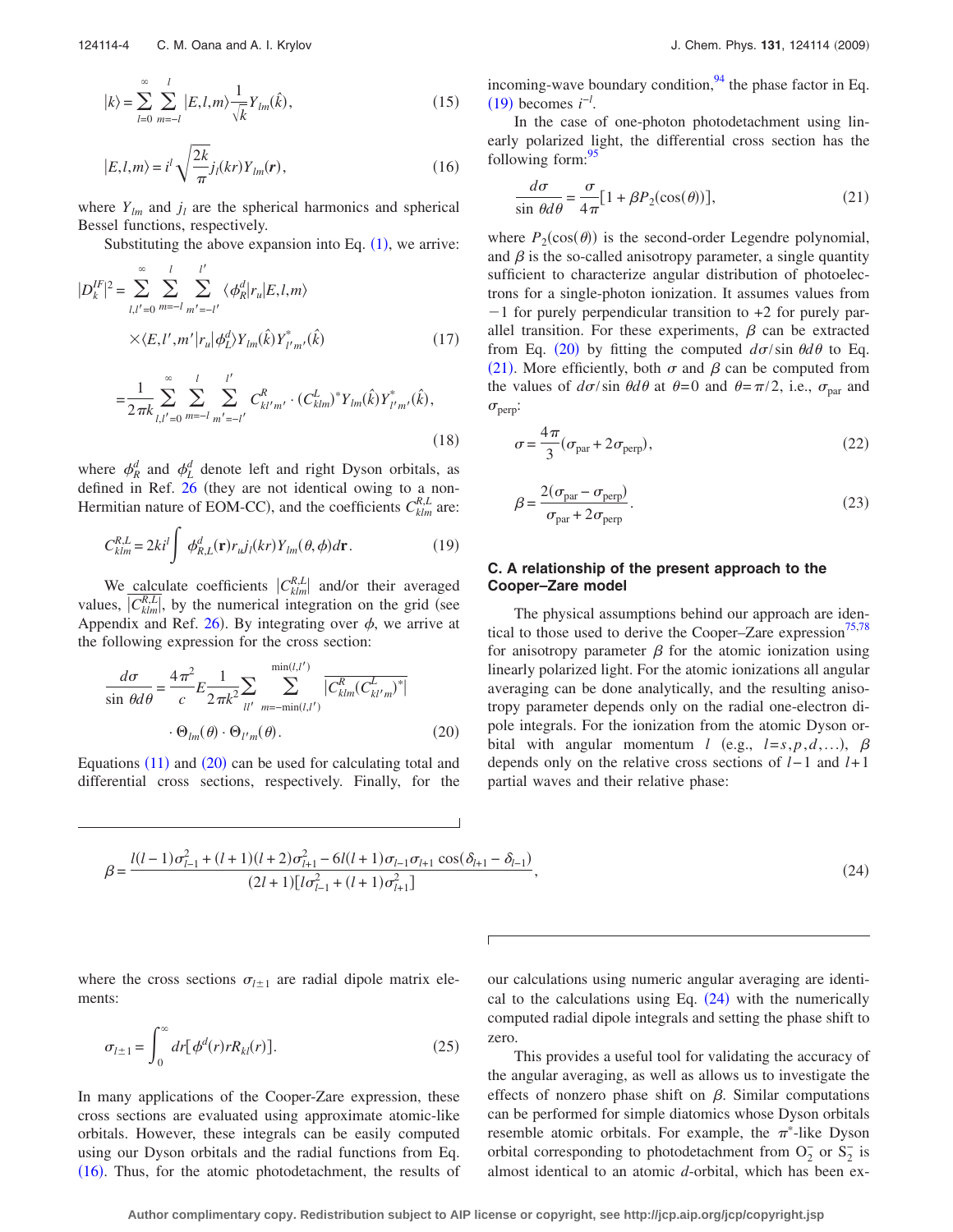ploited in interpreting the experimental measurements.  $96,97$  $96,97$ The differences between Cooper–Zare and full spherical averaging using our code can be used to asses the validity and limits of such approach.

Equation  $(24)$  $(24)$  $(24)$  sets boundaries to the possible values of  $\beta$ , as well as its energy dependence. We can determine boundaries for  $\beta$  for molecular photodetachment by varying the phase factors in our model. If the experimental results fall outside of these boundaries, it would mean that either Dyson orbitals are not sufficiently accurate, or that the interactions between the core and the ionized electron are not negligible.

In the rest of this subsection, we consider photodetachment from a *p*-orbital. We use this example to check our expressions for consistency and to analyze the relationship between the present approach and the Cooper–Zare model. In the case of *p*-atom, the only final states are *s*- and *d*-waves. The Cooper–Zare anisotropy parameter is then:

<span id="page-4-1"></span>
$$
\beta = \frac{2(\sigma_d^2 - 2\sigma_s \sigma_d \cos \delta)}{\sigma_s^2 + 2\sigma_d^2}.
$$
\n(26)

The calculations using Eq.  $(20)$  $(20)$  $(20)$  can be set up in several ways. First, the state degeneracy can be dealt with differently. One can start with a randomly oriented *p*-orbital and perform isotropic averaging (as one would do in a molecular case). Alternatively, the differential cross section can be computed as the sum of cross sections computed for  $p_x$ ,  $p_y$ , and  $p<sub>z</sub>$  orbitals. This allows us to verify that the numerical averaging over the orientations is performed properly.

Choosing the latter approach, one can derive analytic total cross section and  $\beta$  by using Eqs. ([22](#page-3-5)) and ([23](#page-3-6)). For the *z*-polarized light,  $p_z$  orbital yields *s*-wave  $(C_{00})$  and  $d_z^2(C_{20})$ , whereas  $p_x$  and  $p_y$  yield equal mixtures of  $d_{2-1}$  and  $d_{2+1}$  $(C_{2-1}$  and  $C_{2+1}$ ). Thus, only the  $p_z$  orbital contributes to  $\sigma_{\text{par}}$ and  $\sigma_{\text{perp}}$ :

$$
\sigma = N \Big( C_{00}^2 + \frac{5}{2} C_{20}^2 \Big), \tag{27}
$$

<span id="page-4-0"></span>
$$
\beta = \frac{2(\frac{5}{4}C_{20}^2 - \sqrt{5}C_{00}C_{20})}{C_{00}^2 + \frac{5}{2}C_{20}^2},
$$
\n(28)

where *N* denotes the prefactor in Eq.  $(20)$  $(20)$  $(20)$ . Alternatively,  $\sigma$ can be computed from Eq.  $(20)$  $(20)$  $(20)$  as follows:

$$
\sigma = N(C_{00}^2 + C_{20}^2 + C_{2-1}^2 + C_{21}^2). \tag{29}
$$

In order for the two cross sections to agree, the following relationship needs to be satisfied:

$$
\frac{5}{2}C_{20}^2 = C_{20}^2 + C_{21}^2 + C_{2-1}^2,\tag{30}
$$

which means that

$$
C_{2\pm 1}^2 = \frac{3}{4}C_{20}^2.
$$
 (31)

This relationship indeed holds, as can be verified analytically by considering angular dependence of the respective integrals, as well as numerically, by comparing the values of the computed coefficients.

By comparing  $\beta$  in Eqs. ([28](#page-4-0)) and ([26](#page-4-1)), we arrive at

$$
\sigma_s = C_{00},\tag{32}
$$

$$
\sigma_d = \frac{\sqrt{5}}{2} C_{20}.\tag{33}
$$

Alternatively, by separating the angular dependence of the Dyson orbital and performing integration over angular variables in Eq.  $(19)$  $(19)$  $(19)$ , we obtain

$$
\frac{C_{00}}{C_{20}} = \frac{2}{\sqrt{5}} \frac{\sigma_s}{\sigma_d}.
$$
\n(34)

Thus, our expression for angular distribution is fully consistent with the Cooper–Zare expression.

### **III. COMPUTATIONAL DETAILS**

The Dyson orbitals for photodetachment from atomic and molecular anions were computed using the EOM-CCSD suite of methods implemented in the Q-CHEM electronic structure package. $98$  Most of the anions in this study have well-behaved ground state wave functions, i.e. closed-shell singlets  $(H^-, Li^-, F^-, NH_2^-, OH^-)$  or high-spin triplets  $(C^-)$ . The initial and final states of these systems were described by CCSD and EOM-IP-CCSD, respectively, employing Hartree–Fock reference corresponding to their ground states.

For  $O^-$ ,  $O_2^-$ , and  $S_2^-$ , we employed a high-spin triplet state of the corresponding neutral species as the reference. With this reference, the anions states were computed by EOM-EA/SF-CCSD, and the states of the neutrals by EOM-SF-CCSD.

Dyson orbitals of the molecular anions were computed at the anions equilibrium geometries optimized at the  $CCSD(T)/aug-cc-pVTZ$  level using the MOLPRO quantum chemistry package. $99$  The optimized geometry parameters are: *r*<sub>OO</sub>=1.228 Å(O<sub>2</sub>), *r*<sub>OH</sub>=0.968 Å(OH<sup>−</sup>), *r*<sub>NH</sub>=1.031 Å,  $\leq_{\text{HNH}} = 101.8^{\circ}(\text{NH}_2), \text{ and } r_{\text{SS}} = 1.936 \text{ Å}(S_2).$ 

We found that the computed cross sections are more sensitive to the one-electron basis set than energy differences, and a large number of diffuse functions is required for converged cross sections, as demonstrated below. For example, while the addition of several sets of *s* and *p* diffuse Gaussians results in small changes in the electronic state energies  $(i.e., 10^{-2}$  eV), the respective changes in the Dyson orbitals yield noticeable differences (up to  $15\%$ ) in the resulting cross sections.

We employed several types of Pople,  $^{100,101}$  $^{100,101}$  $^{100,101}$  6-311G(*n*+)  $\times$ (*mdf*, *mpd*) with *n*=1–7, *m*=1–3, and Dunning<sup>102</sup> bases. For the Pople basis sets, $\frac{100,101}{100}$  $\frac{100,101}{100}$  $\frac{100,101}{100}$  adding more polarization functions beyond  $2d(2p)$  resulted in small changes in the cross sections (under 5%), however, for the benchmark purposes we employed larger  $3df(3pd)$  bases. To compare the performance of the Pople and Dunning basis sets, the following modified bases were also considered:  $cc-pVTZ(n+)$ , aug-cc-pVT $Z(n+)$ , , and aug-cc-pVTZ+*nsnp*. The  $cc$ -pVTZ $(n+)$  sets were constructed from  $cc$ -pVTZ by adding the same  $(sp)$  diffuse sets as in the corresponding Pople bases. The aug-cc-pVTZ $(n+)$  bases are derived in a similar way from aug-cc-pVTZ: The original set of *s*, *p*, *d*, and *f* diffuse Gaussians from aug-cc-pVTZ is kept, and the second and higher (sp) diffuse sets were taken from Pople bases. For aug-cc-pVTZ+*nsnp*, the original Dunning set was aug-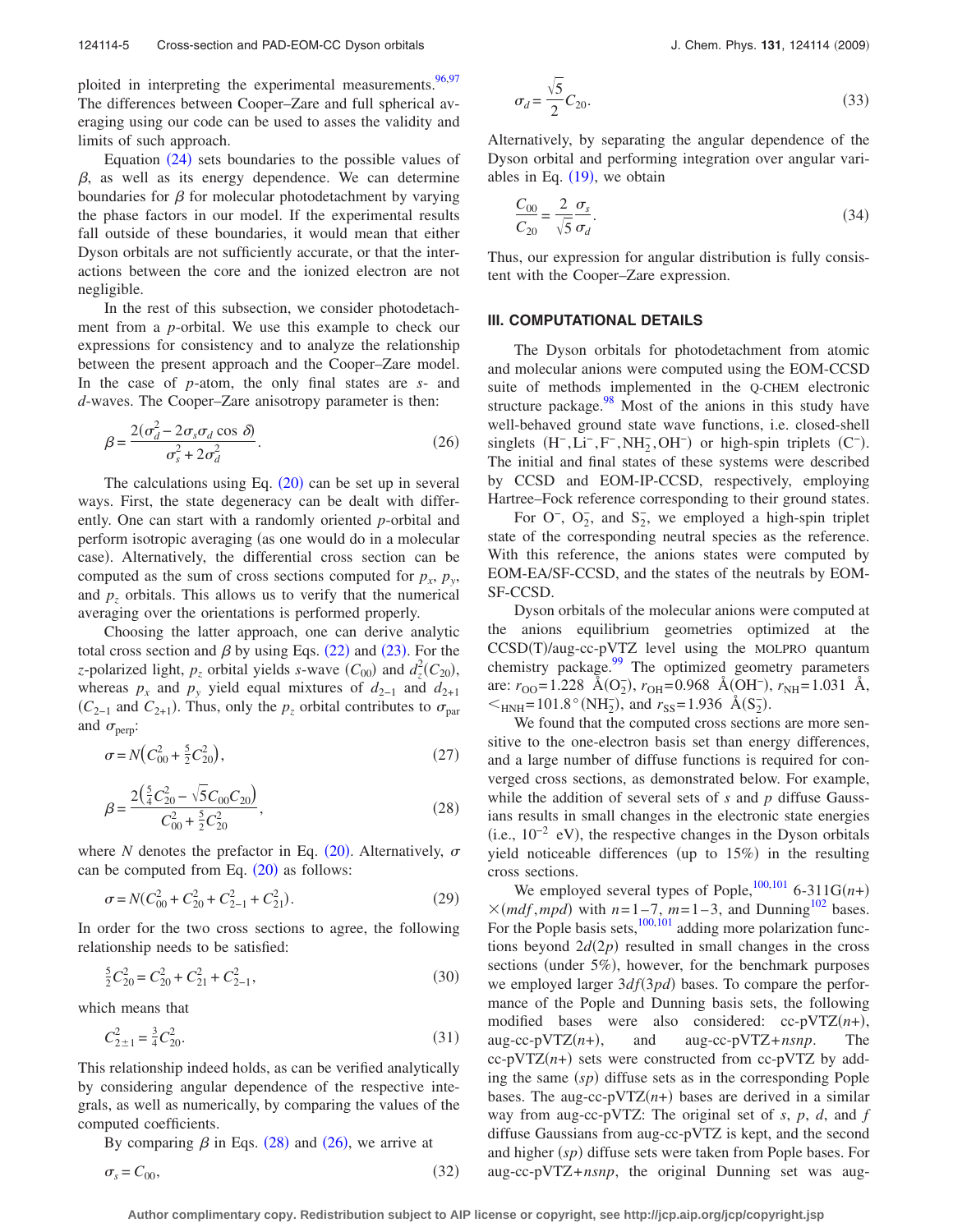mented by more diffuse *s* and *p* Gaussians with the exponents obtained by successively dividing the lowest exponent by two. $103$ 

These Dyson orbitals were used as input for the EZDYSON program<sup>[26,](#page-13-10)[104](#page-14-5)</sup> for cross section calculations. First, electronic dipole matrix elements  $D_k^{IF}(R_0)$  are computed us-ing Eq. ([1](#page-0-3)) and averaged over molecular orientation  $\{\alpha\beta\gamma\}$ , as required by Eq.  $(10)$  $(10)$  $(10)$ . For atoms, no averaging is necessary, but the contributions from different atomic states (e.g.,  $p_x$ ,  $p_y$ , and  $p_z$ ) need to be summed up. At each Euler point, the orbital is rotated to the lab frame and matrix element  $(1)$ is computed by numeric integration over a Cartesian  $\{xyz\}$ grid in the laboratory frame. Convergence with respect to the density of the Cartesian grid is achieved quite readily. The cutoff size of the  $\{xyz\}$  box was determined by the radius at which the long-range Dyson orbital oscillations begin (see the next section), or, when there are no oscillations, at the radius when the amplitude becomes smaller than  $10^{-7}$ . The number of points along each  $\{xyz\}$  axis are listed in the supplementary material.<sup>105</sup> The density of the angular Euler grid, which is limited by computational cost considerations, can introduce small numerical errors. We employed  $18 \times 10$  $\times$  18  $\{\alpha\beta\gamma\}$  grid, i.e., 20° rotations around each axis. We estimate the numerical errors in the cross sections due to this grid are around 5%. For example, isotropic averaging for *p*-orbital photodetachment gives slightly different values for parallel or perpendicular ionization light polarization (e.g.,  $p_x$ ) versus  $p_z$ ) in the initial orientation,  $\alpha = \beta = \gamma = 0^\circ$ . For example, the cross section for ionization from an isotropically averaged  $p_x$  orbital (exponent  $\alpha = 1.0$  a.u.) is  $6.33 \times 10^{-4}$  bohr<sup>-2</sup>, assuming the electron binding energy of 1.0 and 0.01 eV electron kinetic energy. The same cross section for a isotropically averaged  $p<sub>z</sub>$  orbital is  $6.71 \times 10^{-4}$  bohr<sup>-2</sup>. For a 1.0 eV photoelectron, the cross sections are  $1.18 \times 10^{-2}$  and , respectively. *p<sub>x</sub>* results are closer to the exact value, so the parallel orientation was used as the starting point in all calculations, while the perpendicular results were checked in a few cases. The integration over an isotropic ensemble of orientations in the lab frame is described in the Appendix.

Once averaged electronic dipole moment matrix elements  $\overline{D_k^H}$  are computed, the cross sections  $\sigma(E)$  are calculated as follows. For atomic systems,  $\sigma(E)$  are given by Eq.  $(11)$  $(11)$  $(11)$ , with  $k$  satisfying the following energy balance:

$$
\frac{k^2}{2} = E - \text{IE.}
$$
 (35)

For molecular anions,  $FCF(n, n')$  [see Eq. ([9](#page-2-3))] were computed using double-harmonic parallel normal mode ap-proximation by the EZSPECTRUM program.<sup>[106](#page-14-7)</sup> Assuming vibrationally cold anions  $(P_n = \delta_{n0})$ , the cross sections are computed as follows:

$$
\sigma = \frac{2}{3} \frac{4\pi^2}{c} E \sum_{n'} \int \sin \theta d\theta d\phi \overline{|D_k(\theta, \phi)|^2} FCF(0, n'), \quad (36)
$$

where  $k$  depends on  $E$ , IE, and  $n'$  via:

<span id="page-5-0"></span>TABLE I. EAs (eV) used in the calculations.

| Anion           | EA    | Reference<br>116, 117 |  |
|-----------------|-------|-----------------------|--|
| F               | 3.400 |                       |  |
| $\mathcal{C}$   | 1.260 | 118                   |  |
| $\Omega$        | 1.460 | 119                   |  |
| H               | 0.754 | 120, 121              |  |
| Li              | 0.618 | 111, 112              |  |
| OH              | 1.83  | 122                   |  |
| O <sub>2</sub>  | 0.446 | 123                   |  |
| NH <sub>2</sub> | 0.744 | 124                   |  |

$$
\frac{k^2}{2} = E - \text{IE}_{00} - E_{\text{vib}}^f(n'). \tag{37}
$$

Finally, we arrive at

$$
\sigma = \frac{2}{3} \frac{4\pi^2}{c} E|D_k|^2 \int_{\text{IE}_{00}}^{\text{IE}_{0n}} FCF(0, n) dE,
$$
\n(38)

$$
\frac{k^2}{2} = E - \text{IE}_{00}.
$$
 (39)

The EAs  $(IE_{00})$  used in the cross sections calculations are given in Table [I.](#page-5-0) For the molecular anions, we assume that the total energy of the ionizing radiation is the sum of EA, the kinetic energy of the photoelectron, and the change in vibrational energy, with no energy being transferred to rotations.

#### **IV. RESULTS AND DISCUSSION**

## **A. Asymptotic behavior of the Dyson orbitals and their basis set dependence**

Photodetachment cross sections  $\sigma(E)$  and anisotropy parameters  $\beta$  depend strongly on the basis set used to calculate the corresponding Dyson orbitals. For example, the addition of more than two sets of diffuse functions changes EOM-CCSD energies by about  $10^{-2}$  eV, however, resulting small changes in the Dyson orbital yield significant variations in the calculated cross section and the anisotropy parameter. This suggests that the shape of the tail of the Dyson orbital plays an important role.

Below we discuss the origin of this behavior using  $F^-/F$ example for which we observed most severe basis set dependence. Since F<sup>−</sup> is a closed-shell singlet, possible orbital artifacts due to spin contamination can be ruled out.

Figure [1](#page-6-0) shows the one dimensional profile of the  $F^-/F$ Dyson orbitals computed using different Pople bases with an increasing number of diffuse functions. In the 0–4 Å valence region (Fig. [1,](#page-6-0) top), the shapes of the orbitals are similar. However, they become significantly different beyond 5 Å (Fig. [1,](#page-6-0) bottom). Zooming in the tail region, we observe significant changes in the spatial extent of the orbital upon adding a second set of diffuse functions. However, the larger  $6-311G(n+)(3df)$  bases  $(n=3-5)$  do not result in extended electron density relative to  $6-311G(2+)(3df)$ , but exhibit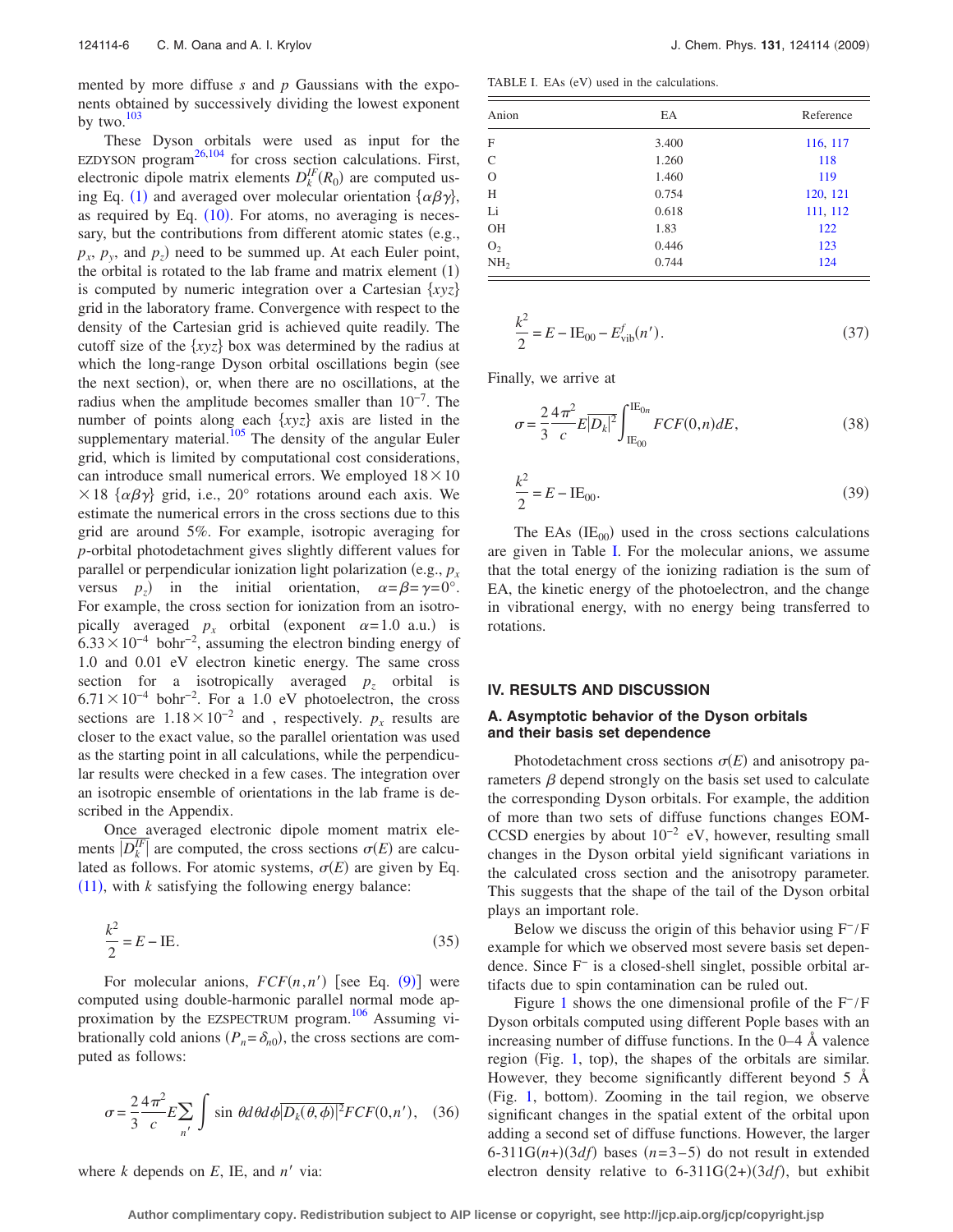<span id="page-6-0"></span>

FIG. 1. Dyson orbitals profiles for F<sup>−</sup> photodetachment obtained using different basis sets in the valence region (upper panel) and at large radii. Inserts show the regions around the indicated points zoomed in.

an oscillatory behavior beyond approximately 6.5 Å. The overall shape of Dyson orbitals converges only at the  $6 - 311G(5+)$  (3*df*) level.

The correct asymptotic behavior of electronic density is described by exponential decay, which suggests that these long-range oscillations are numerical artifacts. Similar conclusions have been drawn by Chan and co-workers, who investigated nodal behavior of Hartree-Fock (HF) wave functions $107$  and also observed unphysical long-range nodes. To determine the source of these oscillations, we analyzed the underlying HF MOs constituting the  $6-311G(5+)(3df)$ Dyson orbital, as shown in Fig. [2.](#page-6-1) The largest contribution comes from the  $p_z$  occupied MO,  $\phi_3$ , which is very similar to the Dyson orbital, with small contributions from virtual  $p<sub>z</sub>$ -like HF orbitals. Both the occupied and unoccupied HF orbitals exhibit oscillatory behavior at larger radii, which indicates that these oscillations are not due to the inclusion of correlation. Concurring with the conclusions of Ref. [107,](#page-14-19) we believe that with increasing basis set size, the HF procedure tries to optimize the shape of the MOs in the valence region, which has the strongest effect on the energy, whereas the behavior in the asymptotic region has negligible effect on the total energy, and, therefore the shape of the orbitals far from the nucleus is pretty much random. Thus, Dyson orbitals for photodetachment from negative ions are one of the cases when the incorrect asymptotic behavior of Gaussian versus Slater orbitals becomes important.

It is interesting that the occupied  $p<sub>z</sub>$  MO obtained from OO-CCD calculations $108$  is even closer to the Dyson orbital

<span id="page-6-1"></span>

FIG. 2. Dyson orbital profile for F<sup>−</sup> photodetachment calculated using  $6-311G(5+)(3df)$  basis set and its decomposition in the leading HF orbitals. MOs are scaled by the coefficient they have in the right Dyson orbital. Also shown, the occupied MO with the major contribution obtained by OO-CCD calculation.

than the corresponding leading HF orbital,  $\phi_3$ . This confirms the observation of Ortiz<sup>22</sup> that Bruckner orbitals are more suitable for Koopmans' model of ionization as they include orbital relaxation and correlation effects.

The performance of the Dunning basis sets was also investigated. To separate the effects of the valence and diffuse functions, we employed the cc-pVTZ basis augmented by the same (sp) diffuse sets from the Pople bases, e.g.,  $cc-pVTZ(n+)$ ,  $n=1-4$ . As seen in Fig. [1,](#page-6-0) these orbitals are very similar to the corresponding  $6-311G(n+)(3df)$  ones. However, the bases starting from aug-cc-pVTZ to which we add only the second and higher order Pople (sp) diffuse sets  $[i.e., aug-cc-pVTZ(n+)]$  exhibit a much better asymptotic behavior. The aug-cc-pVTZ(2+) orbital, which is similar in quality to the  $6-311G(3+)(3df)$  one, has a smooth monotonic decrease in the asymptotic region, while aug-cc-pVTZ $(3+)$ and (4+) have smaller oscillations  $(10^{-6}$  versus  $10^{-5}$  amplitude), starting at larger radii with respect to the corresponding Pople bases. The difference between the aug-cc-pVTZ $((n-1)+)$  and cc-pVTZ $(n+)$  consists just in the first diffuse *s* and *p* functions, while the augmented *d* and *f* Gaussians do not contribute to  $\phi^d$ .

Dyson orbitals for C<sup>−</sup> and O<sup>−</sup> photodetachment exhibit similar basis set effects. The effect of these long-range smallamplitude oscillations on the cross sections is significant because of the dipole moment operator which amplifies the long-range contributions. Figure [3](#page-7-0) shows the profile of Dyson orbitals multiplied by *z* to illustrate the effect of multiplication by  $r$  in Eq.  $(1)$  $(1)$  $(1)$ . Figure [3](#page-7-0) also demonstrates the relative sizes of the atomic anions. Note that the amplitude of the tail oscillations decreases as the atomic radius increases, e.g., the basis set dependence is the strongest for F−. This is because in the case of more electronegative atoms the valence orbitals are tighter and the optimization is skewed even more towards short distances. Dyson orbitals for H<sup>−</sup> and Li− photodetachment (not shown) have tails that extend to very large radii (25–40 Å), with very small oscillations  $(10^{-7}$  amplitude) only at the largest bases  $6-311G(n+)(3pd)$ ,  $n=4-5$ .

In summary, our examination of the asymptotic behavior and basis set dependence of Dyson orbitals shows that the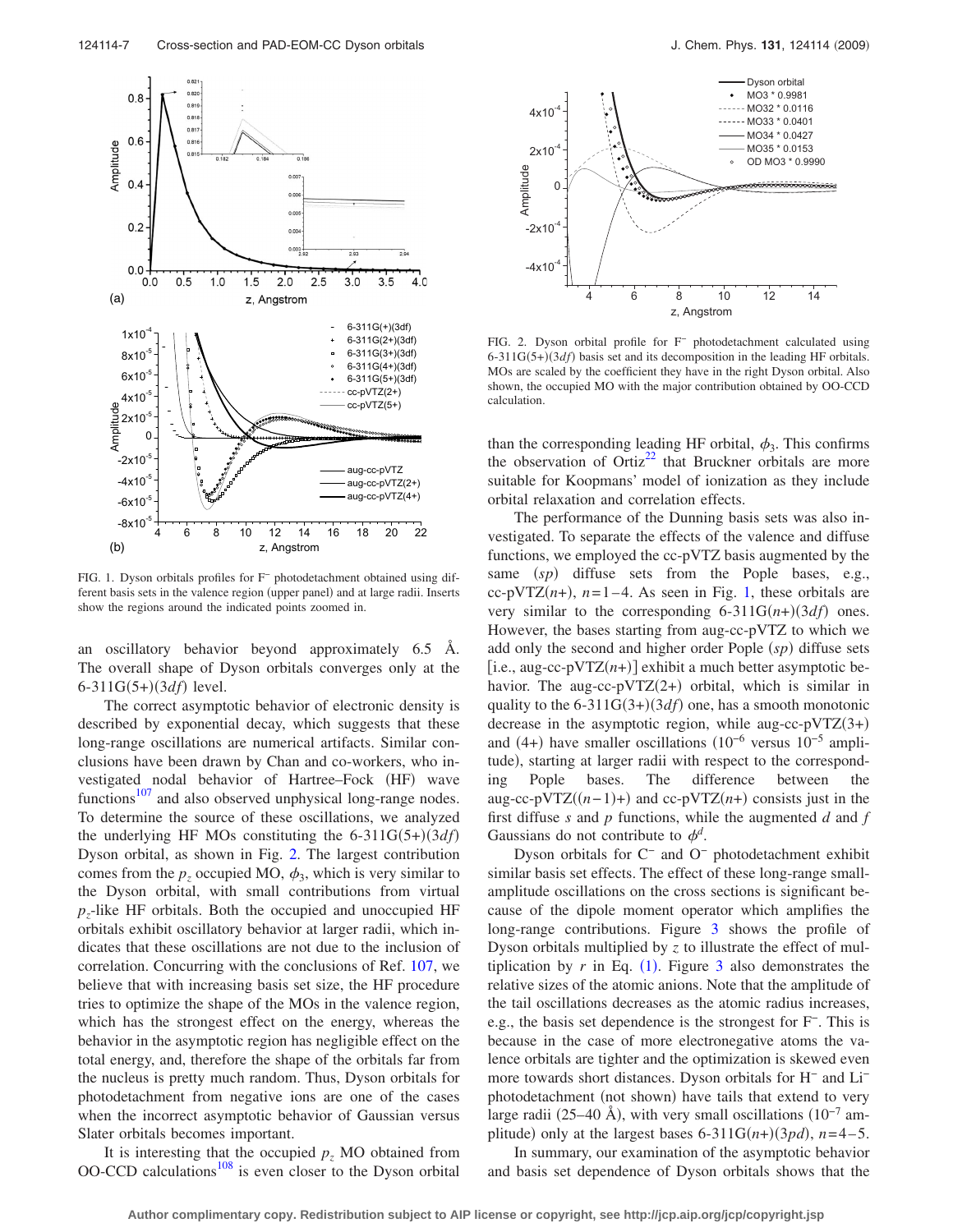<span id="page-7-0"></span>

FIG. 3. Dyson orbitals multiplied by *z*,  $z \cdot \Phi^d(0,0,z)$  for F<sup>-</sup>, O<sup>-</sup>, and C<sup>-</sup> photodetachment calculated using  $6-311G(4+)(3df)$  basis sets.

aug-cc-pVTZ $(n+)$  bases are more suitable for calculations of photodetachment from negative ions. However, as Ref. [107](#page-14-19) demonstrated, none of the Gaussian-type bases is free from unphysical long-range behavior. Thus, we simply cut off unphysical oscillations (both in Pople and Dunning bases) when performing numerical integration in the  $\{xyz\}$  lab frame by using integration box with a carefully selected size corresponding to the radius where a Dyson orbital starts oscillating. Although this solution is not fully satisfactory, it removes the artifacts in  $\sigma(E)$  and  $\beta(E)$  due to the long-range oscillations. For the cases where Dyson orbital oscillations are small, aug-cc-pVTZ(n+) or larger anions like C<sup>-</sup>, no cutoffs are necessary, however, we used them for consistency.

To conclude, the strong effect of the asymptotic orbital behavior on  $\sigma(E)$  and  $\beta(E)$  can be rationalized as follows. First, increasing the basis results in larger Dyson orbital changes in the valence region  $(10^{-3}$  differences in ampli-tudes, see Fig. [1](#page-6-0)) and much smaller ones at large radii  $(10^{-4} - 10^{-5})$ . Even though these oscillations are small compared to the electronic density in the valence region, they are amplified by multiplication of *r* in the dipole matrix element calculation, see Eq.  $(1)$  $(1)$  $(1)$  and Fig. [3,](#page-7-0) and by the fact that the spherical waves with higher angular momentum *l* have maximum density at larger radii. These oscillations result in artifacts in  $\sigma(E)$  and unphysical  $\beta(E)$  curves, especially at lower photoelectron kinetic energies, as explained below. The anisotropy parameter is particularly sensitive to the ratio of the radial dipole matrix elements [Eqs.  $(24)$  $(24)$  $(24)$  and  $(25)$  $(25)$  $(25)$ ]. The spherical Bessel functions display tighter oscillations with increasing energy, such that low energy waves have considerable density in the asymptotic region of the Dyson orbitals.

#### **B. Total photodetachment cross sections**

In this section we benchmark our model against the experimental data for photodetachment cross sections for atomic and small molecular anions. Basis set effects, which are found to be significant, are examined in detail for the F<sup>−</sup> and  $C^-$  anions. As noted before,<sup>54</sup> the cross section dependence on energy for photodetachment from *p* orbitals is characterized by a rapid increase near the threshold which levels off at higher energies.

Figure [4](#page-7-1) (top) shows the total cross section for  $F<sup>-</sup>$  as a

<span id="page-7-1"></span>

FIG. 4. Absolute photodetachment cross sections for F<sup>−</sup> photodetachment calculated using different basis sets with (upper panel) and without (lower panel) cutoffs (see text). Experimental data and error bars from Ref. [125.](#page-14-21)

function of ionizing radiation energy computed with several  $6-311G(n+)(3df)$  bases with an increasing number of the diffuse  $(sp)$  sets and with the appropriate cutoffs of the  $\phi^d$ . Whereas  $n=1$  is clearly insufficient,  $n=2$  results are already fairly close to the experimental values. However, complete convergence is achieved only with  $6-311G(3+)(3df)$ .

The cross section values obtained using the aug-ccpVTZ basis are in between the *n*=1 and *n*=2 curves, as expected from the behavior of the corresponding Dyson orbitals in Fig. [1.](#page-6-0) Total cross sections calculated with an increasing number of  $(sp)$  diffuse functions added to aug-ccpVTZ show similar convergence, but the calculated values are in slightly worse agreement with respect to the experimental data points than the converged Pople basis results.

The  $\sigma(E)$  curves obtained without the cutoff of Dyson orbital oscillations converge only at the  $6-311G(5+)(3df)$ level (Fig. [4,](#page-7-1) bottom). This last curve also shows an unphysical kink at approximately 3.6 eV, reproduced by  $cc$ -pVTZ(5+) and 6-311G(4+) calculations, which is due to the oscillatory  $\phi^d$  behavior beyond 6.5 Å.

Total cross sections for C<sup>−</sup> photodetachment (Fig. [5](#page-8-0)) are converged with the  $6-311G(2+)(3df)$  basis, and the results with or without cutoff are almost identical, due to the much smaller oscillations in  $\phi^d$  at large radii. Total cross sections obtained using aug-cc-pVTZ $(n+)$  bases converge to slightly lower values, as in the  $F^-/F$  case. It is difficult to assess whether the Pople or the Dunning bases calculations are closer to the actual value, since experimental errors are on the same order or larger than the differences between them.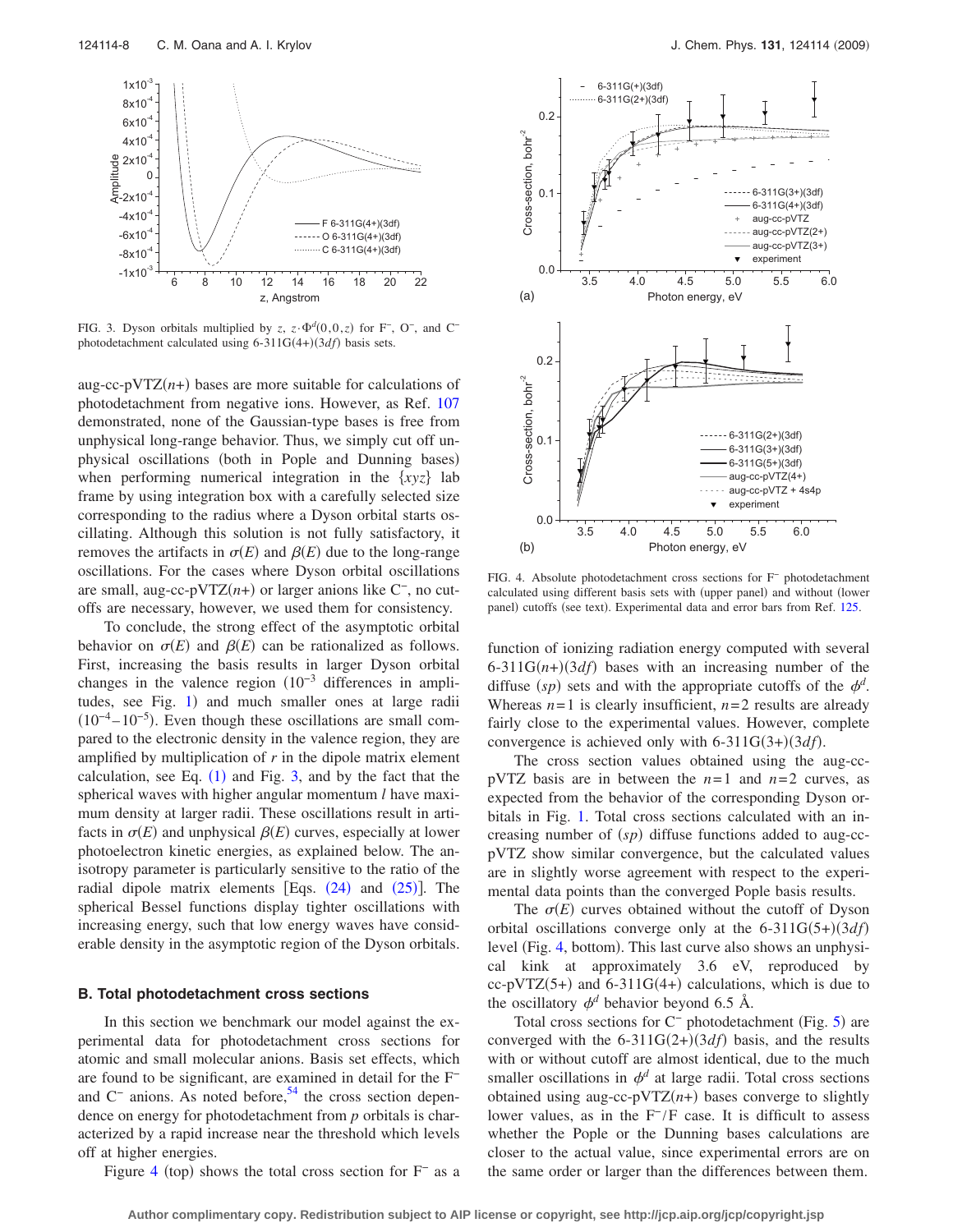<span id="page-8-0"></span>

FIG. 5. Absolute photodetachment cross sections (C<sup>-</sup>) calculated using different basis sets. Experimental data and error bars from Ref. [126.](#page-14-26)

The O<sup>−</sup> photodetachment cross sections are plotted in Fig. [6.](#page-8-1) Two oxygen states are accessible within the range of ionizing radiation used in the experiments, $\frac{109,110}{9}$  $\frac{109,110}{9}$  $\frac{109,110}{9}$  the ground state  ${}^{3}P$  (above 1.46 eV) and the first excited state  ${}^{1}D$  (above 3.43 eV).<sup>[110](#page-14-23)</sup> Convergence of the calculated cross sections is achieved for the  $6-311G(3+)(3df)$  basis. Unlike F<sup>-</sup> and C<sup>-</sup> results, the absolute values are about 2.6 times lower than the experimental ones. The overall shape of  $\sigma(E)$  is correct and the scaled curve (using 1/0.38) matches the experiment. For the converged and scaled  $6-311G(3+)(3df)$  values, the largest errors with respect to the experiment are around 30% in the threshold region and 25% for the excited state data.

In the case of photodetachment from *s*-orbitals, we con-sider the H<sup>-</sup> and Li<sup>-</sup> anions. Cross section for H<sup>-</sup> (Fig. [7](#page-8-2)) converges at a larger basis,  $6-311G(4+)(3pd)$ , while for Li<sup>-</sup>, even the  $6-311G(+)(3df)$  curve is very close to the converged  $6-311G(3+)(3pd)$  one (Fig. [8](#page-8-3)). The calculated values for H<sup>−</sup> are in good agreement with the experiment, with maximum errors around 9% at the peak region. The  $\sigma(E)$ curves for Li− are slightly shifted on the energy axis and were scaled down by a factor of 1.21. It is interesting to notice that the experimental curve rises before the threshold energy value  $(0.618 \text{ eV})$ .  $^{111,112}$  $^{111,112}$  $^{111,112}$  $^{111,112}$  Similarly, the change in slope due to Li− photodetachment to the first Li excited state appears earlier than the second threshold value of  $2.5 \text{ eV}$ .<sup>113</sup> The fast drop of  $\sigma(E)$  at the higher energies is also not reproduced by the calculations.

<span id="page-8-2"></span>

FIG. 7. Absolute photodetachment cross sections (H<sup>-</sup>) calculated using different basis sets. Experimental data from Ref. [127.](#page-14-27)

To determine the performance of our method for larger, nonspherically symmetric systems, we computed the photodetachment cross sections for the NH<sub>2</sub>, OH<sup>-</sup>, and O<sub>2</sub> molecular anions.  $NH_2^-$  and  $OH^-$  have *p*-shape Dyson orbitals (nonbonding lone-pair electrons at the heavy atom) and the  $\sigma(E)$ curves resemble those for second row anions. Calculations for NH<sub>2</sub> photodetachment (Fig. [9](#page-9-0)) are in very good agreement with the experiment, especially considering the large scattering of the experimental data points. The OH<sup>−</sup> calculated  $\sigma(E)$  curves (Fig. [10](#page-9-1)) were scaled up (by 1/0.85) and give better agreement with the experiment for smaller bases, similar to the O<sup>-</sup> case. The FCFs are not important for  $NH_2^$ and OH−. In both cases, the changes in geometry are small giving rise to a singe peak in FCF. In this case of diagonal transitions, the effect of FCFs on the cross section reduces to a scaling factor, which is negligible  $(0.999)$  for  $NH<sub>2</sub><sup>-</sup>$  and OH−.

 $O_2^-$  loses an electron from the  $\pi^*$  orbital, which has a *d*-like shape, and the behavior of the  $\sigma(E)$  curve is different from the anions discussed above. Three electronic states of  $O_2$  are accessible in the energy range shown in Fig. [11:](#page-9-2)  $\frac{3\sum_{g}^{2}}{2g}$  $\Delta_g$ , and  ${}^{1}\Sigma_g^+$ . The respective EAs are: 0.448, 1.4262, and  $2.072$  eV (see, for example, Ref. [97](#page-13-45)), while equilibrium distances and frequencies were taken from Ref. [55.](#page-13-23) The experimental curve was calibrated using O<sup>−</sup> data, and the accuracy of 14% in the absolute values was reported in Ref. [114.](#page-14-25) At

<span id="page-8-1"></span>

FIG. 6. Absolute photodetachment cross sections (O<sup>-</sup>) calculated using different basis sets. Experimental data and error bars from Refs. [109](#page-14-22) and [110.](#page-14-23)

<span id="page-8-3"></span>

FIG. 8. Absolute photodetachment cross sections (Li<sup>-</sup>) calculated using different basis sets. The calculated values are scaled down by a factor of 1.21. Experimental data from Ref. [113.](#page-14-24)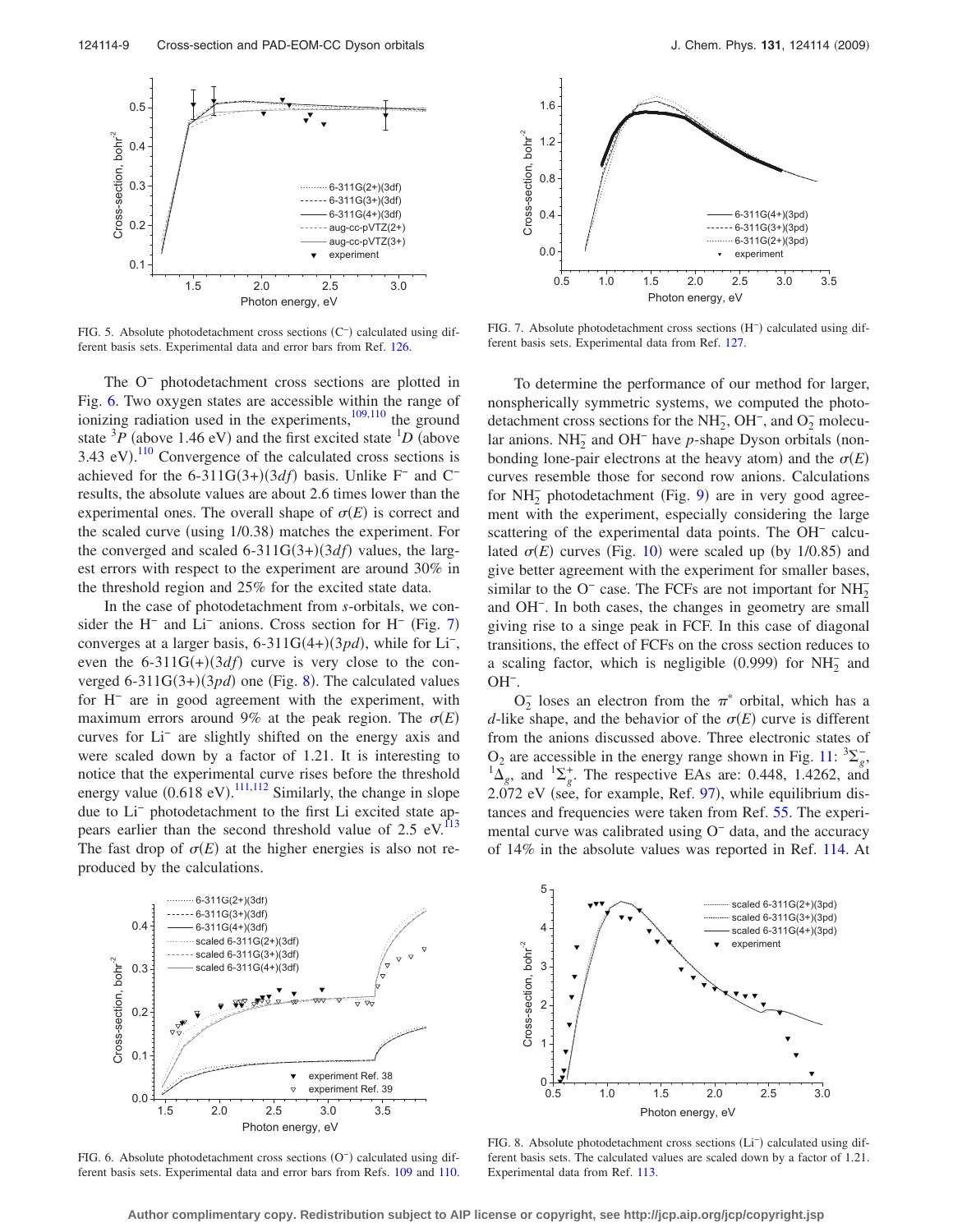<span id="page-9-0"></span>

FIG. 9. Absolute photodetachment cross sections  $(NH_2^-)$  calculated using different basis sets. Experimental data from Ref. [124.](#page-14-18)

energies below 1.43 eV, when only the ground electronic state of  $O<sub>2</sub>$  is accessible, scaling the computed cross sections for ground state  $O_2$  by factor of 2 gives good agreement with the experimental data (Fig. [11](#page-9-2) top). Including FCFs in the calculation clearly improves the shape of  $\sigma(E)$  curve. When all three (or two) states are taken into account, as necessary in the energy range between  $1.43$  and  $2.07$  eV (and above 2.07 eV) the resulting cross section curve rises too steeply. Absolute values vary from being up to a factor of 2 too low at lower energies to being too high (up to a factor of 2) at higher energies. The comparison of individual cross sections and FCFs (bottom panel of Fig. [11](#page-9-2)) shows that the cross sections for the singlet states rise much faster and are larger that that of the triplet state, while the integrated FCFs have similar behavior. The analysis of the corresponding Dyson orbitals reveals that the Dyson orbital for the triplet ground state of oxygen is more diffuse. This may be due to a more effective screening of the core in the ground state relative to the excited states.

## **C. Angular distributions of photoelectrons and anisotropy parameter**

In this section we test our model by calculating  $\beta$  anisotropy parameters for photodetachment from *p*-type atomic anions and the  $O_2^-$  and  $S_2^-$  molecular anions. The calculation of anisotropies is very sensitive to the asymptotic behavior of the Dyson orbitals. For the second row atomic anions the

<span id="page-9-1"></span>

FIG. 10. Absolute photodetachment cross sections (OH<sup>-</sup>) calculated using different basis sets. Experimental data from Ref. [122.](#page-14-16)

<span id="page-9-2"></span>

FIG. 11. Top: Absolute cross sections for  $O_2^-$  photodetachment calculated using  $6-311G(2+)(3df)$  basis with or without taking into account FCFs. The individual curves for each electronic state of  $O_2$  and their sum are shown. Experimental data from Ref. [114.](#page-14-25) Bottom: FCFs for each electronic state of  $O_2$  as a function of vibrational energy  $\Delta_{\text{vib}}$  (the respective IE<sub>00</sub> are set to zero). The corresponding absolute cross sections divided by the photon energy (and thus dependent only on electron kinetic energy) are shown on the same scale.

essential quantity that determines  $\beta$  at each energy is the ratio of the partial cross sections for the *d* and *s* spherical waves, see Eqs.  $(24)$  $(24)$  $(24)$  and  $(25)$  $(25)$  $(25)$ . While absolute cross sections, Eq. ([18](#page-3-8)), depend linearly on the errors in the partial cross sections for different *l* spherical waves,  $\beta$  depends nonlinearly on the  $\sigma_d/\sigma_s$  ratio, and is, therefore, more sensitive to the same errors in  $\sigma_d$  and  $\sigma_s$ . Thus, applying a cutoff radius for each Dyson orbital is essential.  $\beta$  calculations without the cutoffs give rise to a different slope for the  $\beta(E)$  curves, with large, unphysical kinks at arbitrary energies.

The calculated and experimental anisotropy parameters for the *p*-type atomic anions are shown in Fig. [12.](#page-10-0) All  $\beta(E)$ curves show an initial decrease in  $\beta$  as  $\sigma_d^2$  and  $\sigma_s \sigma_d$  in Eq. ([26](#page-4-1)) increase with energy, followed by a turning point at which the sign of the slope changes. All computed curves are quite far from the experimental points, and the turning points appear at higher energies. This behavior suggests that the calculations underestimate the *d*-component. Figure [12](#page-10-0) also reveals the effect of the anion size; the larger the anion (more diffuse Dyson orbital), the faster the increase in  $\sigma_d$  and the lower the energy for the turning point:  $Si^->C^->O^->F^-$ . However, this effect is exaggerated in the calculated curves relative to the experimental data. Using different phase fac-tors in Eq. ([26](#page-4-1)) to account for the interference between *s* and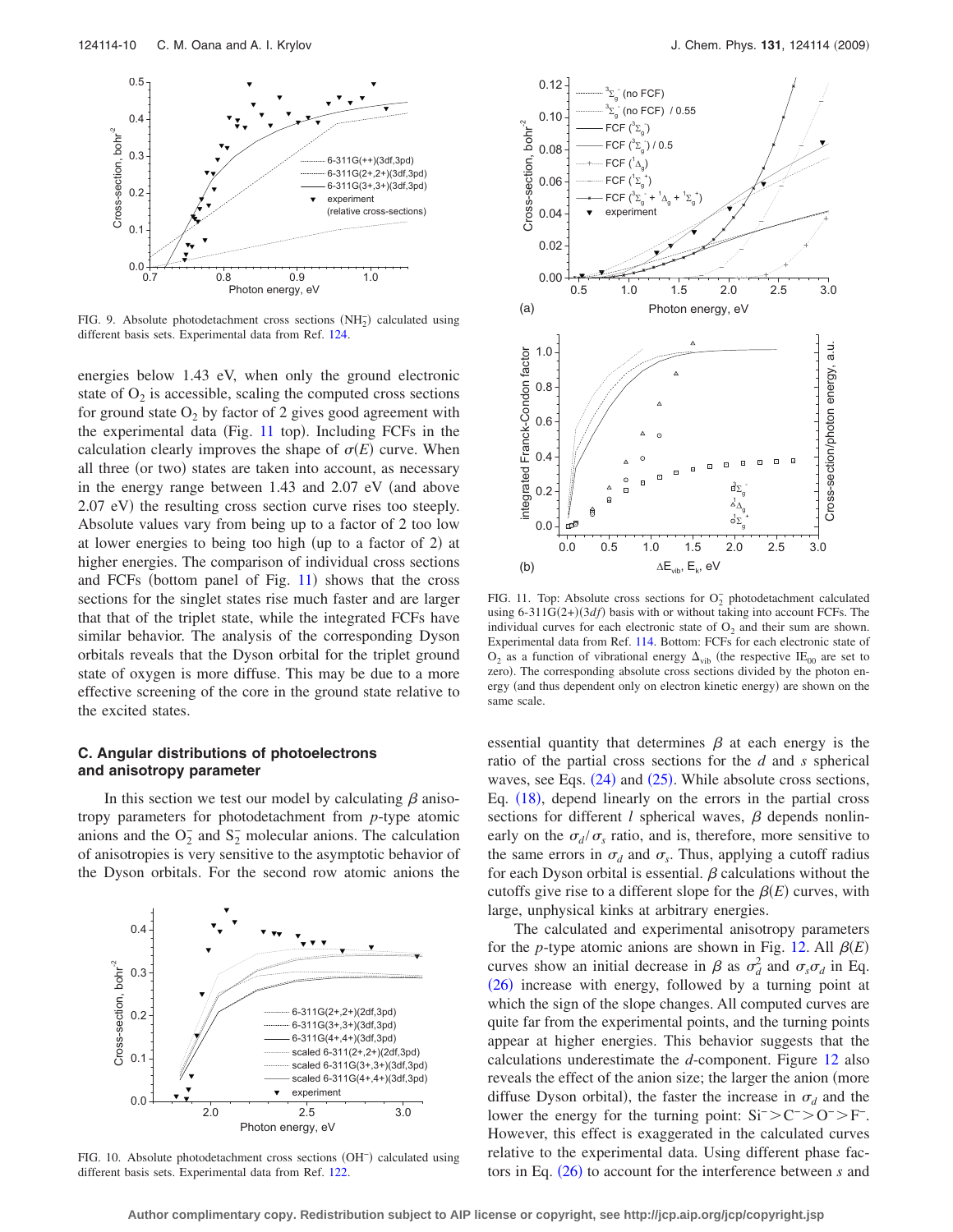<span id="page-10-0"></span>

FIG. 12. Experimental and calculated anisotropy parameters for F−, O− (Ref. [128](#page-14-28)), C<sup>-</sup>, and Si<sup>-</sup> (Ref. [129](#page-14-29)).

*d* waves does not bring the calculated  $\beta$  closer to the experimental values. A cos  $\delta = 1$  in Eq. ([26](#page-4-1)) gives rise to a maximum contribution from the perpendicular component  $-\sigma_d\sigma_s$ . For cos  $\delta$ <1, the initial  $\beta$ (*E*) slope decreases and the turning point shifts to a less negative  $\beta$ , but stays at the same energy.

The only possible way to reproduce the experimental data within the present model is to consider a change in the  $\sigma_d/\sigma_s$  ratio, and below we quantify the difference between the computed and the "target" values. The gray curve in Fig. [13](#page-10-1) (top) shows that for C<sup>−</sup> increasing the  $\sigma_d^2 / \sigma_s^2$  ratio by a factor of 2.5 yields excellent agreement with the experiment. The same factor works for Si−. For O− the increase in the  $\sigma_d^2 / \sigma_s^2$  ratio necessary to fit the experimental data is quite large [Fig. [13,](#page-10-1) bottom panel], 5 for  $6-311G(2+)(3df)$ , and 9 for  $6-311G(4+)(3df)$ . In addition, a phase factor of 0.95 was necessary for a good fit with both bases. As for absolute cross sections calculations,  $6-311G(2+)(3df)$  results are in better agreement with the experiment than the  $6-311G(4+)$  $\times$ (3*df*) ones.

Modifying the  $\sigma_d/\sigma_s$  ratio by a constant (i.e. energyindependent) factor is somewhat artificial since the correct ratio varies with energy. The incorrect asymptotic behavior (e.g., too fast decay due to using Gaussian-type bases) of the tail of the Dyson orbitals could be the source of the discrepancies. To test this assumption, we considered modified Dyson orbitals (for C<sup>-</sup> photodetachment) in which we gradually increased the contribution of one of the diffuse Gaussians. That is, the coefficient for the Gaussian orbital with the exponent  $\alpha$ =1.319 277 × 10<sup>-2</sup> a.u. was increased from approximately 0.05 in the actual left and right Dyson orbitals  $(6-311G(3+)(3df))$  to 0.1, 0.15 and so on, while the other coefficients were kept the same. The resulting  $\beta$  are dis-played in Fig. [13](#page-10-1) (top). We observed that an increase from 0.05 to 0.1 results in very good agreement with the experimental curve. Figure  $14$  and Table [II](#page-11-0) quantify the resulting changes in the Dyson orbital. The renormalized Dyson orbitals are plotted in Fig. [14.](#page-10-2) The target "0.1" Dyson orbital shows a change in the amplitude of approximately 10−2 and 10−3 at the peak and tail regions, respectively. As shown in Sec. IV A, the amplitudes of the Dyson orbitals calculated with different basis sets differ by approximately  $10^{-3}$ . Thus,

<span id="page-10-1"></span>

FIG. 13. The effect of increasing diffuse character and/or relative weight of the *d*-wave on the anisotropy parameter for C<sup>−</sup> (top) and O<sup>−</sup> (bottom) photodetachment. In the first case the coefficient of the diffuse Gaussian is shown, in the latter, the scaling and phase factors (see text).

a 10−2 change in the amplitude is likely to result in noticeable changes in energy. The average  $Z^2$  value changes from 1.21 to 1.35 Å, and  $\langle R^2 \rangle$ , from 2.02 to 2.25 Å. Thus, this test suggests that our electronic structure calculations underestimate the amplitude of the Dyson orbitals in the tail region, which is likely to be source of differences with respect to the experimental data.

It is important to note that the above two approaches,

<span id="page-10-2"></span>

FIG. 14. Comparison of the orbitals derived from the computed Dyson orbital for C<sup>−</sup> by increasing the coefficient of one of the diffuse basis functions (see text).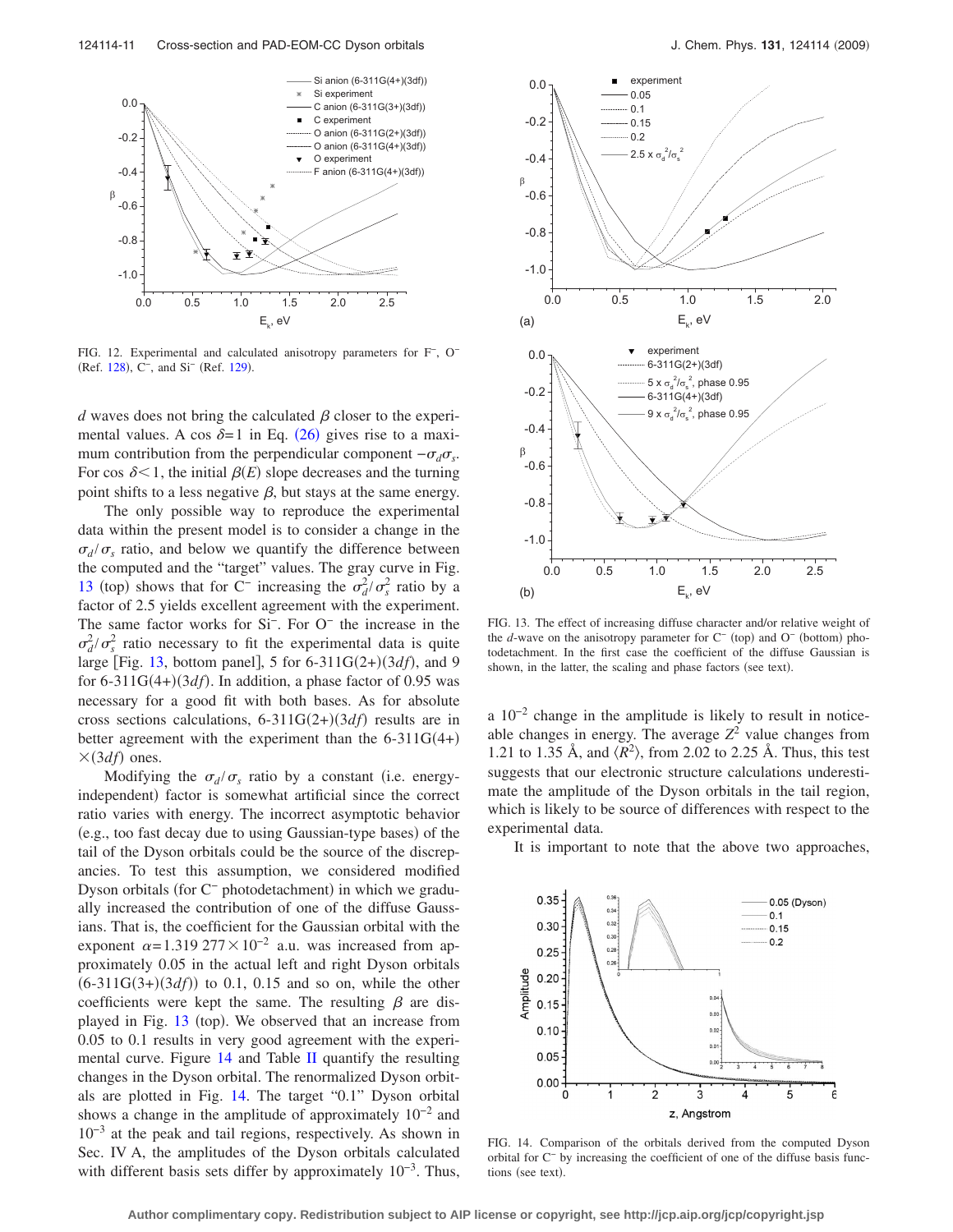<span id="page-11-0"></span>TABLE II. Properties of the modified Dyson orbital (C<sup>-</sup>) calculated using the  $6-311G(3+)(3df)$  basis with an increasing contribution from the diffuse Gaussian AO with the exponent  $1.319\,277 \times 10^{-2}$ .

| Coefficient    | Weight $(norm=1)$<br>$(\%)$ | $\langle X^2 \rangle, \langle Y^2 \rangle$<br>(Å) | $Z^2$<br>Ã | $\langle R^2 \rangle$<br>(A) |
|----------------|-----------------------------|---------------------------------------------------|------------|------------------------------|
| $0.05$ (Dyson) | 0.6                         | 0.40                                              | 1.21       | 2.02                         |
| 0.1            | 2.3                         | 0.45                                              | 1.35       | 2.25                         |
| 0.15           | 5                           | 0.55                                              | 1.66       | 2.77                         |
| 0.2            | 8.5                         | 0.62                                              | 1.87       | 3.12                         |

increasing the  $\sigma_d^2 / \sigma_s^2$  ratio by a constant factor and using more diffuse Dyson orbitals, are different conceptually as they yield constant versus energy dependent changes in the  $\sigma_d^2/\sigma_s^2$  ratio. However, both approaches can reproduce the experimental anisotropies well. Therefore, more investigations are necessary in order to draw a clear conclusion on this issue.

In the case of molecular anion photodetachment, Dyson orbitals do not show any oscillatory behavior at large radii and calculations are less sensitive to the basis set size. We calculated  $\beta(E)$  for the O<sub>2</sub> and S<sub>2</sub> anions.

Calculated and experimental  $\beta(E)$  for O<sub>2</sub> photodetachment are shown in Fig. [15.](#page-11-1) In the experiment using 780 nm wavelength (1.59 eV), only the ground electronic state of  $O_2 \frac{3}{8} \sum_{g}$  is accessible, with possibly some contribution from the  ${}^{1}\Delta_{g}^{^{\circ}}$  state at the lowest energy  $\beta$  point. The comparison of the experimental data with  $\beta$  computed for the <sup>3</sup> $\sum_{g}$  state shows a trend similar to atomic anions: The computed anisotropy parameter decreases too slow relative to the experimental curves. At shorter wavelength (396 nm, 3.13 eV), all three states can contribute at electron kinetic energies  $(E_k)$ below 1.06 eV. Photoelectrons with  $E_k$  between 1.06 and 1.70 eV can originate from the <sup>3</sup> $\sum_{g}$  and <sup>1</sup> $\Delta_{g}$  transitions. At *E<sub>k</sub>* higher than 1.70 eV the only accessible state is  ${}^{3}\Sigma_{g}^{-}$ , as in the 780 nm experiment, so the  $\beta(E)$  curve for  ${}^{3}\Sigma_{g}^{-8}$  could be traced by following these data points obtained with different photon wavelengths. Also the observed angular distribution can be different for different wavelengths. However, we find that the shapes of the respective Dyson orbitals are very similar, the orbitals corresponding to the singlet target states being slightly less diffuse. Based on these orbitals, the com-

<span id="page-11-1"></span>

FIG. 15. Experimental (Ref. [97](#page-13-45)) and calculated  $(6-311G(2+)(3df))$  anisotropy parameter for  $O_2^-$  photodetachment.

<span id="page-11-2"></span>

FIG. 16. Experimental (Ref.  $96$ ) and calculated  $(6-311G(2+)(3df))$  anisotropy parameter for  $S_2^-$ .

puted anisotropies of all three states are very similar, as shown in Fig. [15.](#page-11-1) Calculations including FCF weighted contributions from all three states give rise to  $\beta(E)$  dependence that resembles the behavior of the 396 nm data points; the three-state  $\beta(E)$  is above the ground state  $O_2$  curve. However, the changes in  $\beta$  with energy are much smaller. Thus, our calculations cannot explain the large difference between the  $\beta(E)$  curves obtained at two different wavelengths. Interestingly, the calculations agree better with the 396 nm curve. A possible explanation is that the correlation and exchange interactions with the core are less important in the singlet states as compared to the triplets, and, consequently, the model employed here (which neglects the interactions between the detached electron and the core) works better for the cases when the photodetachment produces a neutral in a singlet state.

The experimental and calculated data for  $S_2^-$  are shown in Fig. [16.](#page-11-2) Experimental points were obtained in two experiments $96$  using 400 and 530 nm wavelengths  $(3.10 \text{ and } 5.10 \text{)}$ 2.34 eV, respectively) for photodetachment from the ground state of  $S_2^-$ . At 400 nm, three neutral states of  $S_2$  are accessible: the ground state  $({}^{3}\Sigma_{g}^{-})$ , and the first two excited states  $({}^{1}\Delta_{g}, {}^{3}\Sigma_{g}^{-})$ . At 530 nm only the ground state is observed. The photoelectron kinetic energy range available is different for each of the three states, such that the stars, solid triangles, and solid squares points in Fig. [16](#page-11-2) should be part of three different  $\beta(E)$  curves as they correspond to different ionization processes. However, the calculated  $\beta(E)$  in Fig. [16](#page-11-2) for the three ionization transitions (as well as the underlying Dyson orbitals) show even smaller differences (as compared to the isoelectronic  $O_2^-$  anion). This is consistent with the average sizes  $(X^2, Y^2, Z^2, R^2)$  of Dyson orbitals for different  $O_2$  and  $S_2$  states. For example, the ground state  $O_2$  is 14.3% larger in  $X^2$  than the second singlet state, while the corresponding  $S_2$  states differ by 8.3%.

Overall, the computed anisotropy values are lower than the experimental values, even considering the relatively large experimental error bars. For the two excited states, the experimental  $\beta(E)$  curves are parallel, while the ground state curve has a different slope. Note that in principle the open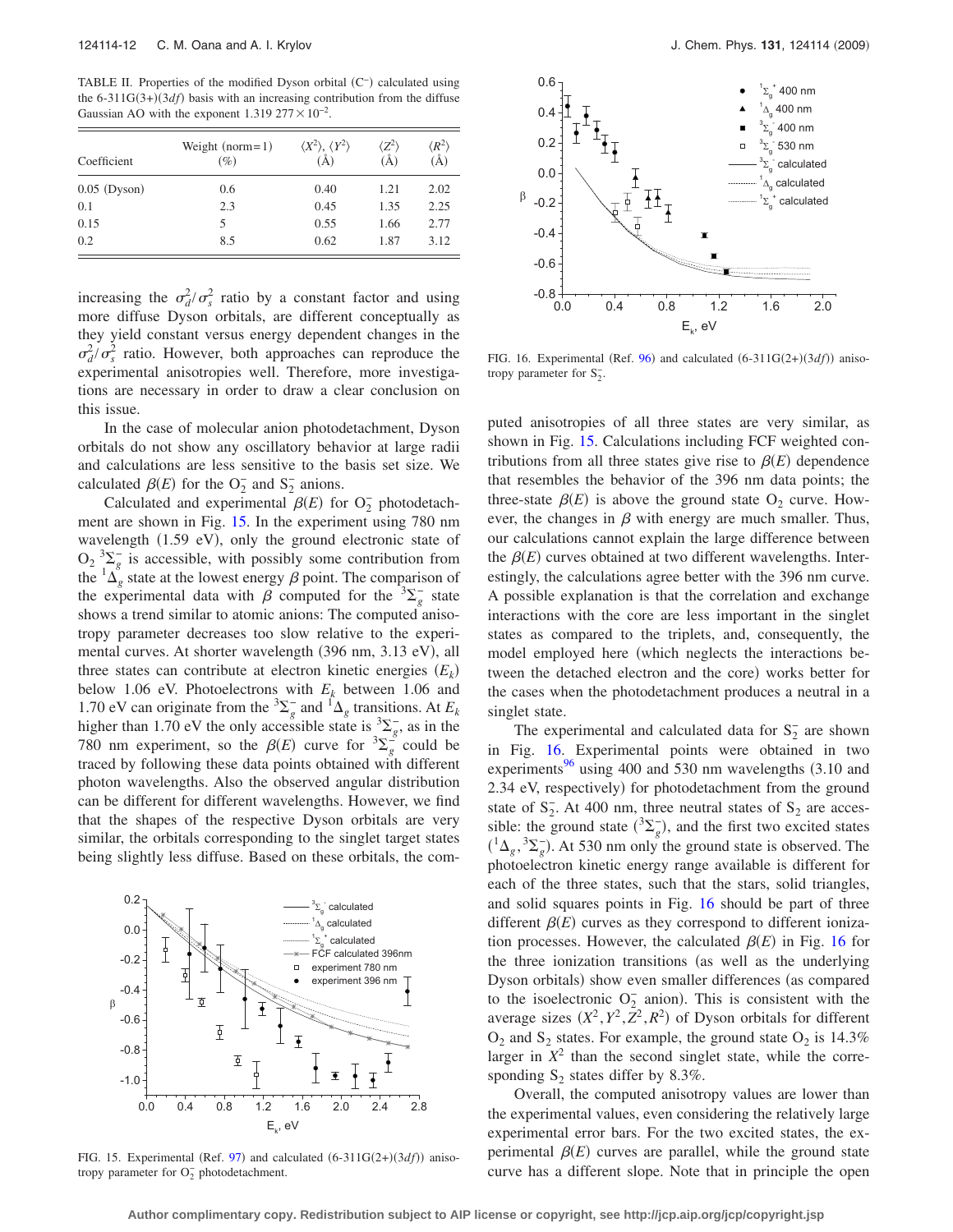and solid squares should be fitted to the same curve, as they both correspond to photodetachment producing  $S_2$  in the ground state.

Another interesting feature is that  $\beta$  values at very low energies are around 0.4. The  $\pi^*$ -type Dyson orbital resembles a *d* orbital, for which the maximum  $\beta$  near threshold is 0.2. This is an analytical result for *d*-orbital and our calculated curves approach this value at low energies. Experimental values higher than 0.2 can be explained by deviations of the Dyson orbitals from an atomic *d* orbital, or the limitations of the model in which the interactions between the photoelectron and the core are neglected, as done in the present and the Cooper–Zare models. Our calculations, which use the actual Dyson orbital and numeric isotropic averaging, show that the deviations from an actual *d* orbital are negligible, i.e., the computed *d* and higher angular momentum contributions are indeed very small. It was suggested $115$  that S<sub>2</sub> is more polarizable, such that neutral core-photoelectron interactions determine changes in the symmetry of the core, while this effect is negligible in  $O_2$ .

## **V. CONCLUSIONS**

We presented calculations of the total and differential cross sections for photodetachment from negative ions using Dyson orbitals computed with EOM-CC wave functions and free wave description of the detached electron. The model does not use any empirical parameters. The energy dependence of the cross sections is reproduced well, however, the accuracy of absolute values varies. The maximum errors for F−, C−, NH2 − , H−, Li−, and OH− are 20%, although in many cases the computed cross sections are within experimental error bars. The largest errors are observed for  $O^-$  and  $O_2^-$  for which the calculated cross sections differ from the experimental ones by factor of 3 and 2, respectively.

For the atomic photodetachment, the assumptions of our model are the same as in the Cooper–Zare approach. Therefore, it is surprising that the calculated anisotropy parameters for atomic anions exhibit too slow decrease, which suggests that the diffuseness of the computed Dyson orbitals is underestimated. An incorrect asymptotic behavior is consistent with the artifactual oscillations of the Hartree–Fock and Dyson orbitals, and is probably due to the limitations of Gaussian basis sets.

The analysis of the Dyson orbitals in the case of  $O_2^-$  and  $S_2^-$  photodetachment shows very little differences between the orbitals corresponding to different states of the neutral. These small differences cannot explain the experimentally observed dependence of  $\beta$  on the energy of ionizing radiation. This suggests that the neglected interactions between the detached electron and the core may play an important role in shaping the angular distributions of photoelectrons. The experimental values of  $\beta$  at small energies in  $S_2^-$ , which exceed the asymptotic value of 0.2 allowed for this type of orbitals, also point out in this direction.

#### **ACKNOWLEDGMENTS**

We would like to thank Vadim A. Mozhayskiy for his help in developing the EZDYSON interface, to Evgeny Epifanovsky for his help in parallelizing the code, and to Dr. Liang Tao for the helpful discussions. Support from the Department of Energy (Grant No. DE-FG02-05ER15685) is gratefully acknowledged. C.M.O. is a Wise postdoctoral fellow and acknowledges support from the Wise Research Fund (USC). This work is conducted under the auspices of the iOpenShell Center for Computational Studies of Electronic Structure and Spectroscopy of Open-Shell and Electronically Excited Species supported by the National Science Foundation through Grant No. CRIF:CRF CHE-0625419+0624602  $+0625237$  grant. We are also grateful to the Institute of Mathematics and its Applications in Minnesota for its hospitality, computer resources, and productive environment during our stay at IMA as visiting scholars.

#### **APPENDIX: ISOTROPIC AVERAGING PROCEDURE**

Isotropic averaging is done by applying an inverse Euler rotation  $\{\alpha\beta\gamma\}^{-1}$  transforming Dyson orbital from molecular to the lab frame, as described in Ref. [26.](#page-13-10) Here we give a few details about the choice of the angular grid used to generate an isotropic ensemble of molecular orientations in the lab frame.

Euler angles  $\{\alpha\beta\gamma\}$  span the following ranges:  $\alpha \in [0-2\pi[$ ,  $\beta \in [0-\pi]$ , and  $\gamma \in [0-2\pi[$  and are uniquely defined, except for rotations by  $\beta=0$  or  $\pi$ . In this case, the molecular and lab *z*-axis coincide, and  $\alpha$  and  $\gamma$  rotations become equivalent. Thus, for  $\beta=0$  or  $\pi$ ,  $\alpha$  spans the [0−2 $\pi$ [ range, while  $\gamma$ =0 only.

An isotropic grid is obtained by considering an equally spaced angular grid for the  $\{\alpha\beta\gamma\}$  Euler angles. Alternatively, one can use equally spaced grids for  $\alpha$  and  $\gamma$  rotations, while  $\beta$  rotations are chosen such that they are equally spaced in  $\cos \beta$  (projection on the *z*-axis). We tested the averaging by using different initial orientations of the laser polarization with respect to the molecular frame and comparing the resulting total cross sections and anisotropy parameters. Our numeric integration tests show that an equally spaced angular grid for all three Euler angles gives better results when the same density angular grids are compared.

For any given  $\{\alpha\beta\gamma\}$  orientation the weighting factor is given by the spherical surface area that it spans:

$$
P(\alpha_i \beta_i \gamma_i) = \frac{\Delta \alpha \Delta \gamma}{2\pi} \frac{1}{2} (\cos \beta_{i+1} - \cos \beta_{i-1}).
$$
 (40)

- <span id="page-12-0"></span><sup>1</sup>M. Seel and W. Domcke, [J. Chem. Phys.](http://dx.doi.org/10.1063/1.461816) **95**, 7806 (1991).<br><sup>2</sup>V. Wang and V. MaVoy, Anny Boy, Phys. Cham. 46, 275
- $K^2$ K. Wang and V. McKoy, [Annu. Rev. Phys. Chem.](http://dx.doi.org/10.1146/annurev.pc.46.100195.001423) **46**, 275 (1995).
- <span id="page-12-5"></span> $^{3}$ D. M. Neumark, [Annu. Rev. Phys. Chem.](http://dx.doi.org/10.1146/annurev.physchem.52.1.255) **52**, 255 (2001).
- <sup>4</sup> R. E. Continetti, [Annu. Rev. Phys. Chem.](http://dx.doi.org/10.1146/annurev.physchem.52.1.165) **52**, 165 (2001).
- <sup>5</sup>T. Seideman, [Annu. Rev. Phys. Chem.](http://dx.doi.org/10.1146/annurev.physchem.53.082101.130051) **53**, 41 (2002).
- <sup>6</sup>K. L. Reid, [Annu. Rev. Phys. Chem.](http://dx.doi.org/10.1146/annurev.physchem.54.011002.103814) **54**, 397 (2003).
- A. Stolow, [Annu. Rev. Phys. Chem.](http://dx.doi.org/10.1146/annurev.physchem.54.011002.103809) **54**, 89 (2003).
- <span id="page-12-6"></span><sup>8</sup> A. Sanov and R. Mabbs, [Int. Rev. Phys. Chem.](http://dx.doi.org/10.1080/01442350701786512) 27, 53 (2008).
- <span id="page-12-1"></span><sup>9</sup> K. L. Reid, [Int. Rev. Phys. Chem.](http://dx.doi.org/10.1080/01442350802229982) **27**, 607 (2008).<br><sup>10</sup> E. P. Wigner, [Phys. Rev.](http://dx.doi.org/10.1103/PhysRev.73.1002) **73**, 1002 (1948).
- <span id="page-12-3"></span>
- <span id="page-12-2"></span><sup>10</sup> E. P. Wigner, *Phys. Rev.* **73**, 1002 (1948).<br><sup>11</sup> R. D. Mead, K. R. Lykke, and W. C. Lineberger, in *Electronic and Atomic* Collisions, edited by J. Eichler, I. V. Hertel, and N. Stolterfoht (Elsevier, New York, 1984), p. 721.
- <span id="page-12-4"></span><sup>12</sup>T. A. Cool, J. Wang, K. Nakajima, C. A. Taatjes, and A. Mcllroy, Int. J. Mol. Sci. 247, 18 (2005).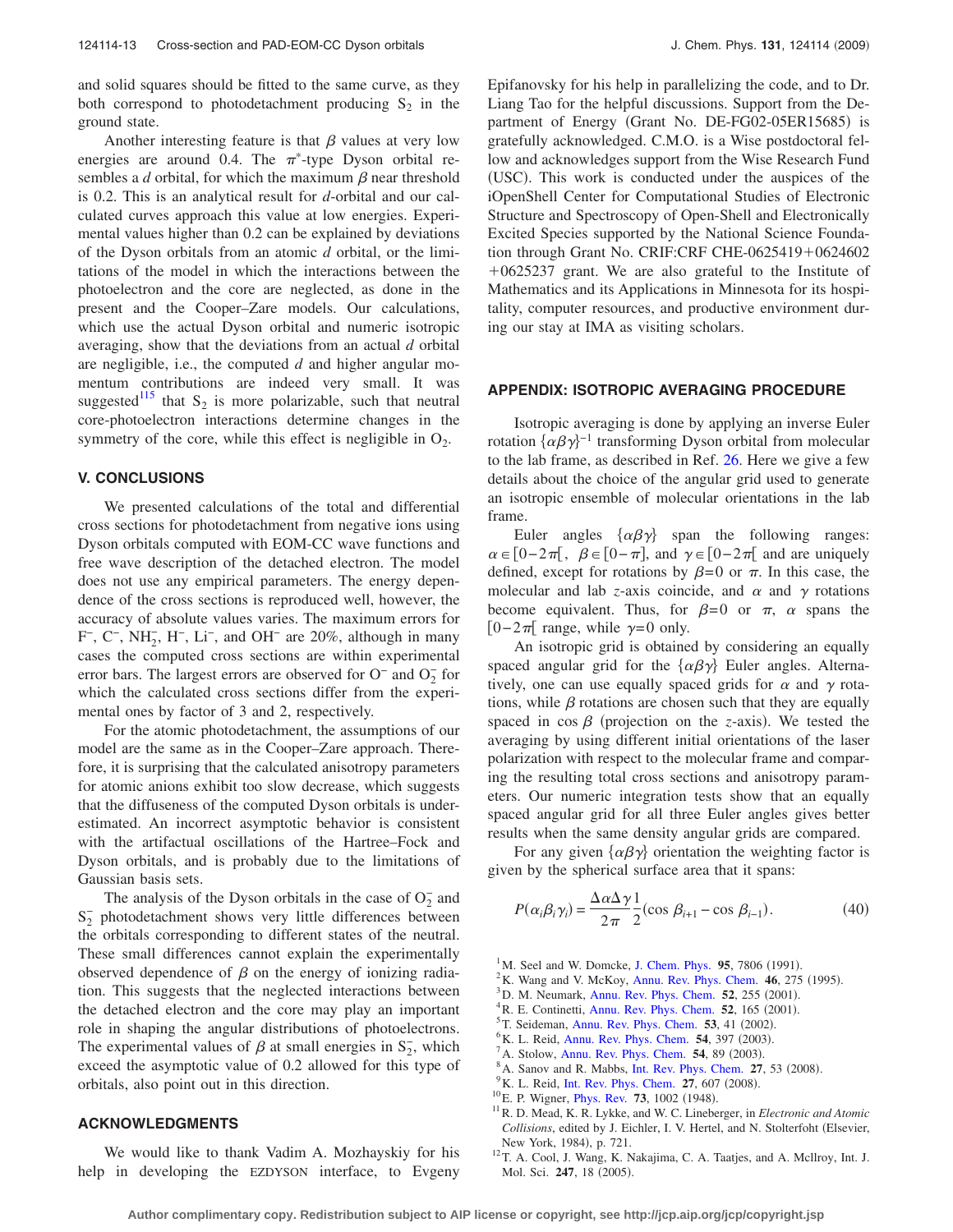- <span id="page-13-0"></span><sup>13</sup>C. A. Taatjes, S. J. Klippenstein, N. Hansen, J. A. Miller, T. A. Cool, J. Wang, M. E. Law, and P. R. Westmoreland, [Phys. Chem. Chem. Phys.](http://dx.doi.org/10.1039/b417160h) **7**, 806 (2005).
- <span id="page-13-1"></span><sup>14</sup> I. G. Kaplan, B. Barbiellini, and A. Bansil, *[Phys. Rev. B](http://dx.doi.org/10.1103/PhysRevB.68.235104)* 68, 235104  $(2003).$
- <span id="page-13-2"></span><sup>15</sup>E. Weigold and I. E. McCarthy, *Electron Momentum Spectroscopy* (Kluwer, Dordecht, Plenum, New York, 1999).
- <span id="page-13-3"></span><sup>16</sup>M. S. Deleuze and S. Klippenberg, [J. Chem. Phys.](http://dx.doi.org/10.1063/1.2209690) **125**, 104309 (2006).
- <span id="page-13-4"></span><sup>17</sup> S. Patchkovskii, Z. Zhao, T. Brabec, and D. M. Villenueve, *[Phys. Rev.](http://dx.doi.org/10.1103/PhysRevLett.97.123003)* [Lett.](http://dx.doi.org/10.1103/PhysRevLett.97.123003) 97, 123003 (2006).
- $^{18}$  J. Itatani, J. Levesque, D. Zeidler, H. Niikura, H. Pépin, J. C. Kieffer, P. B. Corkum, and D. M. Villenueve, Nature ([London](http://dx.doi.org/10.1038/nature03183)) 432, 867 (2004)
- <span id="page-13-5"></span><sup>19</sup>M. Yamazaki, T. Horio, N. Kishimoto, and K. Ohno, *[Phys. Rev. A](http://dx.doi.org/10.1103/PhysRevA.75.032721)* 75, 032721 (2007).
- <span id="page-13-6"></span>. 20A. A. Abrikosov, L. P. Gorkov, and J. E. Dzyaloskinski, *Methods of* Quantum Field Theory in Statistical Physics (Prentice-Hall, Englewood Cliffs, NJ, 1963).
- <span id="page-13-7"></span>. 21A. L. Fetter and J. D. Walecka, *Quantum Theory of Many Particle Sys*tems (McGraw-Hill, New York, 1971).
- <span id="page-13-8"></span><sup>22</sup> J. V. Ortiz, [Adv. Quantum Chem.](http://dx.doi.org/10.1016/S0065-3276(08)60454-2) **35**, 33 (1999).
- <sup>23</sup> J. Linderberg and Y. Öhrn, *Propagators in Quantum Chemistry* (Academic, London, 1973).
- $2<sup>24</sup>$ L. S. Cederbaum and W. Domcke, [Adv. Chem. Phys.](http://dx.doi.org/10.1002/9780470142554.ch4) **36**, 205 (1977).
- <span id="page-13-9"></span><sup>25</sup>L. S. Cederbaum, W. Domcke, J. Schrimer, and W. von Niessen, [Adv.](http://dx.doi.org/10.1002/9780470142899.ch3) [Chem. Phys.](http://dx.doi.org/10.1002/9780470142899.ch3) 65, 115 (1986).
- <span id="page-13-10"></span>**Chem. Phys. 65,** 115 (1986).<br><sup>26</sup>C. M. Oana and A. I. Krylov, [J. Chem. Phys.](http://dx.doi.org/10.1063/1.2805393) **127**, 234106 (2007) <sup>20</sup> C. M. Oana and A. I. Krylov, J. Chem. Phys. **127**, 234106 (2007).<br><sup>27</sup> D. J. Rowe, [Rev. Mod. Phys.](http://dx.doi.org/10.1103/RevModPhys.40.153) **40**, 153 (1968).
- <span id="page-13-12"></span>
- <span id="page-13-11"></span><sup>27</sup> D. J. Rowe, Rev. Mod. Phys. **40**, 153 (1968).<br><sup>28</sup> T. H. Dunning and V. McKoy, [J. Chem. Phys.](http://dx.doi.org/10.1063/1.1712158) **47**, 1735 (1967).
- <sup>29</sup> T. H. Dunning and V. McKoy, [J. Chem. Phys.](http://dx.doi.org/10.1063/1.1668203) **48**, 5263 (1968).
- <sup>30</sup> T. I. Shibuya and V. McKoy, [J. Chem. Phys.](http://dx.doi.org/10.1063/1.1674482) **53**, 3308 (1970).
- <span id="page-13-13"></span>. 31C. W. McCurdy, T. N. Rescigno, D. L. Yeager, and V. McKoy, *Modern Theoretical Chemistry* (Plenum, New York, 1977), Vol. 3, pp. 339-386.
- <span id="page-13-14"></span><sup>32</sup> J. Simons and W. D. Smith, [J. Chem. Phys.](http://dx.doi.org/10.1063/1.1679074) **58**, 4899 (1973).
- <sup>33</sup> J. Simons, [Annu. Rev. Phys. Chem.](http://dx.doi.org/10.1146/annurev.pc.28.100177.000311) **28**, 15 (1977).
- <span id="page-13-15"></span><sup>33</sup> J. Simons, Annu. Rev. Phys. Chem. **28**, 15 (1977).<br><sup>34</sup> T. T. Chen, J. Simons, and K. D. Jordan, [Chem. Phys.](http://dx.doi.org/10.1016/0301-0104(76)80033-X) **14**, 145 (1976) <sup>34</sup> T. T. Chen, J. Simons, and K. D. Jordan, Chem. Phys. **14**, 145 (1976).<br><sup>35</sup>K. Emrich, [Nucl. Phys. A.](http://dx.doi.org/10.1016/0375-9474(81)90179-2) **351**, 379 (1981).
- 
- <span id="page-13-16"></span> $^{35}$  K. Emrich, Nucl. Phys. A. **351**, 379 (1981).<br> $^{36}$  H. Sekino and R. J. Bartlett, [Int. J. Quantum Chem., Quantum Chem.](http://dx.doi.org/10.1002/qua.560260826) [Symp.](http://dx.doi.org/10.1002/qua.560260826) 26, 255 (1984).
- . <sup>37</sup> J. Geertsen, M. Rittby, and R. J. Bartlett, [Chem. Phys. Lett.](http://dx.doi.org/10.1016/0009-2614(89)85202-9) **<sup>164</sup>**, 57  $(1989)$
- <sup>38</sup> J. F. Stanton and R. J. Bartlett, [J. Chem. Phys.](http://dx.doi.org/10.1063/1.464746) **98**, 7029 (1993).
- <sup>39</sup> S. V. Levchenko and A. I. Krylov, [J. Chem. Phys.](http://dx.doi.org/10.1063/1.1630018) **120**, 175 (2004).
- . 40D. Sinha, D. Mukhopadhyay, and D. Mukherjee, [Chem. Phys. Lett.](http://dx.doi.org/10.1016/0009-2614(86)80361-X) **<sup>129</sup>**, 369 (1986).
- <sup>41</sup> S. Pal, M. Rittby, R. J. Bartlett, D. Sinha, and D. Mukherjee, [Chem.](http://dx.doi.org/10.1016/0009-2614(87)80218-X) [Phys. Lett.](http://dx.doi.org/10.1016/0009-2614(87)80218-X) 137, 273 (1987).
- <sup>42</sup> J. F. Stanton and J. Gauss, [J. Chem. Phys.](http://dx.doi.org/10.1063/1.468022) **101**, 8938 (1994). <sup>42</sup> J. F. Stanton and J. Gauss, [J. Chem. Phys.](http://dx.doi.org/10.1063/1.468592) **101**, 8938 (1994).<br><sup>43</sup>M. Nooijen and R. J. Bartlett, J. Chem. Phys. **102**, 3629 (1995)
- <span id="page-13-17"></span><sup>43</sup> M. Nooijen and R. J. Bartlett, J. Chem. Phys. **102**, 3629 (1995).<br><sup>44</sup> J. Simons, [Adv. Quantum Chem.](http://dx.doi.org/10.1016/S0065-3276(05)50010-8) **50**, 213 (2005).
- 
- <span id="page-13-18"></span><sup>44</sup> J. Simons, [Adv. Quantum Chem.](http://dx.doi.org/10.1016/S0065-3276(08)60629-2) **50**, 213 (2005).<br><sup>45</sup>D. Mukherjee and S. Pal, Adv. Quantum Chem. **20**, 291 (1989). <sup>43</sup> D. Mukherjee and S. Pal, Adv. Quantum Chem. **20**, 291 (1989).<br><sup>46</sup> R. J. Bartlett and J. F. Stanton, [Rev. Comput. Chem.](http://dx.doi.org/10.1002/9780470125823.ch2) **5**, 65 (1994)
- <sup>40</sup> R. J. Bartlett and J. F. Stanton, Rev. Comput. Chem. **5**, 65 (1994).<br><sup>47</sup> R. J. Bartlett, [Int. J. Mol. Sci.](http://dx.doi.org/10.3390/i3060579) **3**, 579 (2002).
- 
- <sup>4</sup> R. J. Bartlett, Int. J. Mol. Sci. 3, 579 (2002).<br><sup>48</sup> J. F. Stanton and J. Gauss, [Adv. Chem. Phys.](http://dx.doi.org/10.1002/0471428027.ch2) **125**, 101 (2003) <sup>48</sup> J. F. Stanton and J. Gauss, Adv. Chem. Phys. **125**, 101 (2003).<br><sup>49</sup> A. I. Krylov, [Acc. Chem. Res.](http://dx.doi.org/10.1021/ar0402006) **39**, 83 (2006).
- 
- <sup>49</sup> A. I. Krylov, Acc. Chem. Res. **39**, 83 (2006).<br><sup>50</sup> O. Christiansen, [Theor. Chim. Acta](http://dx.doi.org/10.1007/s00214-005-0037-5) **116**, 106 (2006).
- <span id="page-13-20"></span><sup>51</sup> A. I. Krylov, [Annu. Rev. Phys. Chem.](http://dx.doi.org/10.1146/annurev.physchem.59.032607.093602) **59**, 433 (2008).
- <span id="page-13-19"></span>. 52H. J. Monkhorst, Int. J. Quantum Chem., Quantum Chem. Symp. **<sup>11</sup>**, 421  $(1977).$
- <span id="page-13-21"></span>. 53A. Landau and A. I. Krylov, "Frozen natural orbitals for ionized states within equation-of-motion coupled-cluster formalism," J. Chem. Phys. (submitted).
- <span id="page-13-22"></span>. 54K. J. Reed, A. H. Zimmerman, H. C. Andersen, and J. I. Brauman, [J.](http://dx.doi.org/10.1063/1.432404) [Chem. Phys.](http://dx.doi.org/10.1063/1.432404) **64**, 1368 (1976).
- <span id="page-13-23"></span><sup>55</sup>K. M. Ervin, I. Anusiewicz, P. Skurski, J. Simons, and W. C. Lineberger, [J. Phys. Chem. A](http://dx.doi.org/10.1021/jp0357323) 107, 8521 (2003).
- <sup>56</sup> J. Simons, [J. Phys. Chem. A](http://dx.doi.org/10.1021/jp711490b) **112**, 6401 (2008).
- . 57A. Sanov and W. C. Lineberger, [Phys. Chem. Chem. Phys.](http://dx.doi.org/10.1039/b400524d) **<sup>6</sup>**, 2018  $(2004).$
- 58 P. G. Wenthold and W. C. Lineberger, [Acc. Chem. Res.](http://dx.doi.org/10.1021/ar960121x) **32**, 597 (1999).
- . 59K. M. Ervin and W. C. Lineberger, in *Advances in Gas Phase Ion Chemistry*, edited by N. G. Adams and L. M. Babcock JAP, Greenwich, CT, 1992), Vol. 1, pp. 121-166.
- <sup>60</sup> J. V. Coe, S. M. Williams, and K. H. Bowen, [Int. Rev. Phys. Chem.](http://dx.doi.org/10.1080/01442350701783543) **27**, 27 (2008).
- 61W. J. Zheng, J. M. Nilles, D. Radisic, S. T. Stokes, B. A. Trotter, S. Eustis, A. Grubisic, X. Li, and K. H. Bowen, in *Proceedings of the INDO-US Conference on Materials and Biological Applications*, edited by S. N. Saku, R. K. Choudhury, and P. Jena (Nova, New York, 2006), p. 135. <sup>62</sup> O. T. Ehrler and D. M. Neumark, [Acc. Chem. Res.](http://dx.doi.org/10.1021/ar800263z) **42**, 769 (2009).
- 
- <sup>63</sup> D. M. Neumark, [J. Phys. Chem. A](http://dx.doi.org/10.1021/jp807182q) **112**, 13287 (2008).
- . 64A. N. Alexandrova, J. C. Bopp, B. M. Elliott, T. Herden, and M. A. Johnson, Int. J. Mol. Sci. 283, 94 (2009).
- <sup>65</sup> S. Horvath, A. McCoy, J. R. Roscioli, and M. A. Johnson, [J. Phys. Chem.](http://dx.doi.org/10.1021/jp805616m) [A](http://dx.doi.org/10.1021/jp805616m) 112, 12337 (2008).
- . 66R. A. Relph, J. C. Bopp, and M. A. Johnson, [J. Chem. Phys.](http://dx.doi.org/10.1063/1.2958223) **<sup>129</sup>**, 064305  $(2008).$
- $^{67}$  H. Schneider, J. M. Weber, E. M. Myshakin, K. D. Jordan, J. Bopp, T. Herden, and M. A. Johnson, [J. Chem. Phys.](http://dx.doi.org/10.1063/1.2759929) 127, 084319 (2007).
- . <sup>68</sup> J. C. Bopp, J. R. Roscioli, M. A. Johnson, T. M. Miller, A. A. Viggiano, S. M. Villano, S. W. Wren, and W. C. Lineberger, [J. Phys. Chem. A](http://dx.doi.org/10.1021/jp0665372) **111**, 1214 (2007).
- . 69W. H. Robertson and M. A. Johnson, [Annu. Rev. Phys. Chem.](http://dx.doi.org/10.1146/annurev.physchem.54.011002.103801) **<sup>54</sup>**, 173  $(2003).$
- <span id="page-13-24"></span>. 70K. H. Bowen and E. W. Schlag, in *The Encyclopedia of Mass Spectrometry*, edited by P. Armentrout (Elsevier, Amsterdam, 2003), Vol. 1, p. 736.
- <span id="page-13-25"></span><sup>71</sup> D. M. Neumark, [J. Chem. Phys.](http://dx.doi.org/10.1063/1.2216709) **125**, 132303 (2006).
- <sup>72</sup> D. M. Neumark, *[Phys. Chem. Chem. Phys.](http://dx.doi.org/10.1039/b417886f)* **7**, 433 (2005).
- <sup>73</sup> A. Stolow, A. E. Bragg, and D. M. Neumark, Chem. Rev. ([Washington,](http://dx.doi.org/10.1021/cr020683w) [D.C.](http://dx.doi.org/10.1021/cr020683w)) 104, 1719 (2004)
- <span id="page-13-26"></span>. <sup>74</sup> J. Simons, in *Photoionization and Photodetachment*, Advanced Series in Physical Chemistry Vol. 10, edited by C. Y. Ng (World Scientific, Sin-gapore, 2000).<br><sup>75</sup> J. Cooper and R. N. Zare, [J. Chem. Phys.](http://dx.doi.org/10.1063/1.1668742) **48**, 942 (1968)
- <span id="page-13-27"></span>
- <span id="page-13-30"></span><sup>76</sup> S. T. Manson and A. F. Starace, [Rev. Mod. Phys.](http://dx.doi.org/10.1103/RevModPhys.54.389) **54**, 389 (1982).
- <span id="page-13-28"></span> $^{77}$  D. Dill, S. T. Manson, and A. F. Starace, *[Phys. Rev. Lett.](http://dx.doi.org/10.1103/PhysRevLett.32.971)* **32**, 971 (1974).
- <span id="page-13-29"></span><sup>78</sup> J. Cooper and R. N. Zare, [J. Chem. Phys.](http://dx.doi.org/10.1063/1.1670761) **49**, 4252 (1968).
- <span id="page-13-31"></span>. 79A. F. Starace, R. H. Rast, and S. T. Manson, [Phys. Rev. Lett.](http://dx.doi.org/10.1103/PhysRevLett.38.1522) **<sup>38</sup>**, 1522  $(1977).$
- <span id="page-13-32"></span><sup>80</sup> S. N. Dixit and V. McKoy, [J. Chem. Phys.](http://dx.doi.org/10.1063/1.448934) **82**, 3546 (1985).
- <sup>81</sup> K. L. Reid, D. J. Leahy, and R. N. Zare, [J. Chem. Phys.](http://dx.doi.org/10.1063/1.461023) **95**, 1746 (1991). <sup>81</sup> K. L. Reid, D. J. Leahy, and R. N. Zare, [J. Chem. Phys.](http://dx.doi.org/10.1063/1.461024) **95**, 1746 (1991).<br><sup>82</sup> D. J. Leahy, K. L. Reid, and R. N. Zare, J. Chem. Phys. **95**, 1757 (1991).
- <sup>82</sup> D. J. Leahy, K. L. Reid, and R. N. Zare, [J. Chem. Phys.](http://dx.doi.org/10.1063/1.471204) **95**, 1757 (1991).<br><sup>83</sup> H. Park and R. N. Zare, J. Chem. Phys. **104**, 4554 (1996).
- <span id="page-13-33"></span>
- <sup>83</sup> H. Park and R. N. Zare, [J. Chem. Phys.](http://dx.doi.org/10.1063/1.2790443) **104**, 4554 (1996). <sup>84</sup> P. Hockett and K. L. Reid, J. Chem. Phys. **127**, 154308 (2007).
- <span id="page-13-34"></span><sup>85</sup> R. M. Stehman and S. B. Woo, *[Phys. Rev. A](http://dx.doi.org/10.1103/PhysRevA.20.281)* **20**, 281 (1979).
- <span id="page-13-35"></span>. 86R. R. Lucchese, G. Raseev, and V. McKoy, [Phys. Rev. A](http://dx.doi.org/10.1103/PhysRevA.25.2572) **<sup>25</sup>**, 2572  $(1982)$ .
- <span id="page-13-37"></span><sup>87</sup> I. Powis, [Chem. Phys.](http://dx.doi.org/10.1016/0301-0104(95)00299-0) **201**, 189 (1995).
- 88 N. A. Cherepkov, S. K. Semenov, Y. Hikosaka, K. Ito, and A. Yaghisita, [Phys. Rev. Lett.](http://dx.doi.org/10.1103/PhysRevLett.84.250) **84**, 250 (2000).
- <span id="page-13-36"></span><sup>89</sup> I. Cacelli, R. Moccia, and A. Rizzo, *[Phys. Rev. A](http://dx.doi.org/10.1103/PhysRevA.57.1895)* **57**, 1895 (1998).
- <span id="page-13-38"></span>. 90H. A. Bethe and E. E. Salpeter, *Quantum Mechanics of One and Two Electron Atoms* (Plenum, New York, 1977). Electron Atoms (Plenum, New York, 1977).<br><sup>91</sup>B. T. Pickup and O. Goscinsky, <u>[Mol. Phys.](http://dx.doi.org/10.1080/00268977300102261)</u> **26**, 1013 (1973)
- <span id="page-13-39"></span><sup>91</sup> B. T. Pickup and O. Goscinsky, Mol. Phys. **26**, 1013 (1973).<br><sup>92</sup> B. T. Pickup, [Chem. Phys.](http://dx.doi.org/10.1016/0301-0104(77)85131-8) **19**, 193 (1977).
- <span id="page-13-41"></span>
- <span id="page-13-40"></span><sup>92</sup> B. T. Pickup, *Chem. Phys.* **19**, 193 (1977).<br><sup>93</sup> J. J. Sakurai, *Modern Quantum Mechanics* (Addison-Wesley, Reading, MA, 1995).
- <span id="page-13-42"></span><sup>94</sup> H. A. Bethe, *[Phys. Rev.](http://dx.doi.org/10.1103/PhysRev.93.768)* 93, 888 (1954).
- <span id="page-13-43"></span>. <sup>95</sup> J. Cooper and R. N. Zare, in *Atomic Collision Processes*, edited by S. Geltman, K. T. Mahanthappa, and W. E. Brittin Gordon and Breach, New York, 1968), Vol. 11C, p. 317.
- <span id="page-13-44"></span><sup>96</sup> E. Surber, R. Mabbs, and A. Sanov, [J. Phys. Chem. A](http://dx.doi.org/10.1021/jp027838o) **107**, 8215 (2003).
- <span id="page-13-45"></span>. 97F. A. Akin, L. K. Schirra, and A. Sanov, [J. Phys. Chem. A](http://dx.doi.org/10.1021/jp062135i) **<sup>110</sup>**, 8031
- <span id="page-13-46"></span> $(2006).$ 98 Y. Shao, L. F. Molnar, Y. Jung, J. Kussmann, C. Ochsenfeld, S. Brown, A. T. B. Gilbert, L. V. Slipchenko, S. V. Levchenko, D. P. O'Neil, R. A. Distasio, Jr., R. C. Lochan, T. Wang, G. J. O. Beran, N. A. Besley, J. M. Herbert, C. Y. Lin, T. Van Voorhis, S. H. Chien, A. Sodt, R. P. Steele, V. A. Rassolov, P. Maslen, P. P. Korambath, R. D. Adamson, B. Austin, J. Baker, E. F. C. Bird, H. Daschel, R. J. Doerksen, A. Drew, B. D. Dunietz, A. D. Dutoi, T. R. Furlani, S. R. Gwaltney, A. Heyden, S. Hirata, C.-P. Hsu, G. S. Kedziora, R. Z. Khalliulin, P. Klunziger, A. M. Lee, W. Z. Liang, I. Lotan, N. Nair, B. Peters, E. I. Proynov, P. A. Pieniazek, Y. M. Rhee, J. Ritchie, E. Rosta, C. D. Sherrill, A. C. Simmonett, J. E. Subotnik, H. L. Woodcock III, W. Zhang, A. T. Bell, A. K. Chakraborty, D. M. Chipman, F. J. Keil, A. Warshel, W. J. Herhe, H. F. Schaefer III, J. Kong, A. I. Krylov, P. M. W. Gill, and M. Head-Gordon, [Phys. Chem. Chem.](http://dx.doi.org/10.1039/b517914a) [Phys.](http://dx.doi.org/10.1039/b517914a) 8, 3172 (2006).